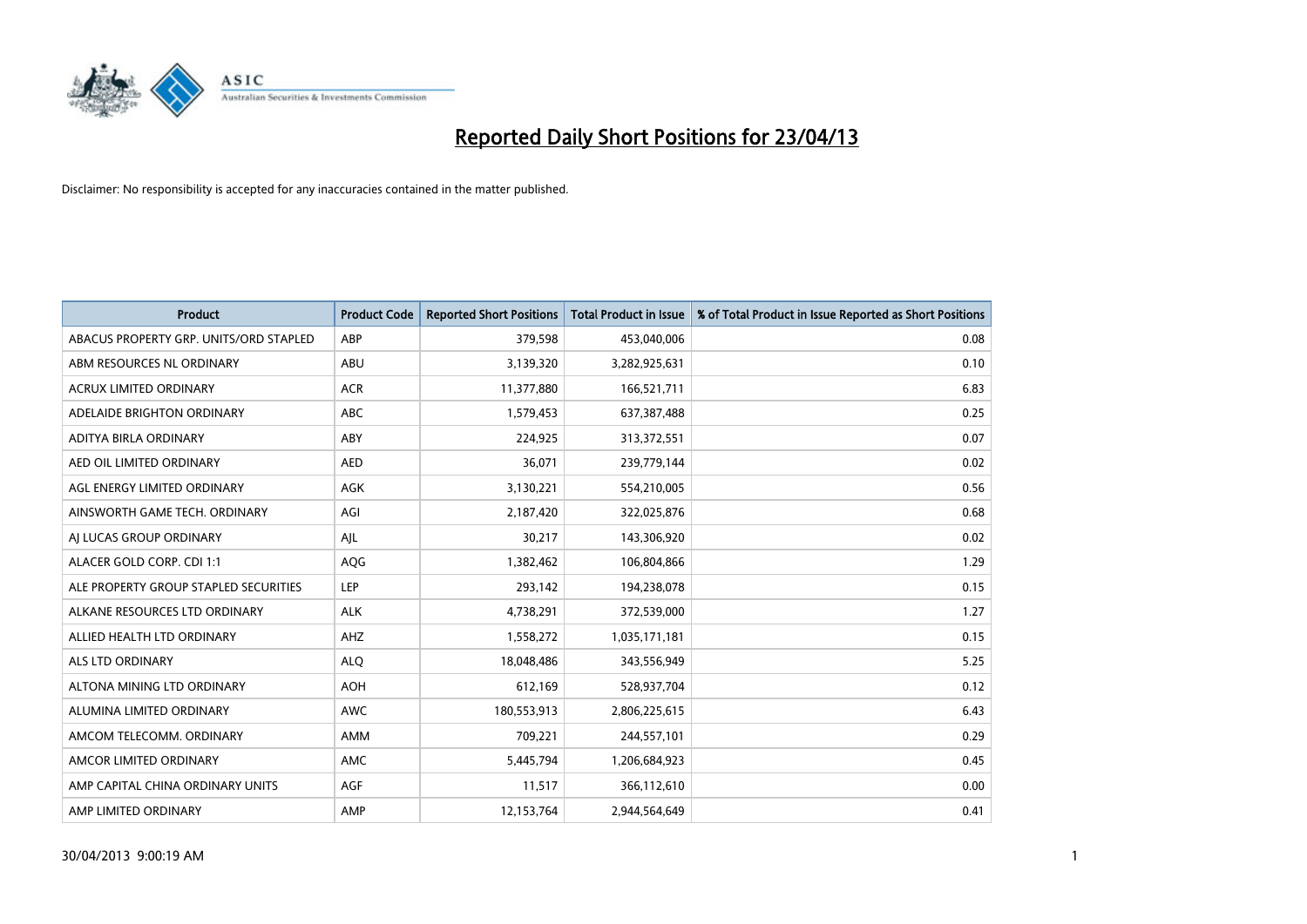

| <b>Product</b>                            | <b>Product Code</b> | <b>Reported Short Positions</b> | <b>Total Product in Issue</b> | % of Total Product in Issue Reported as Short Positions |
|-------------------------------------------|---------------------|---------------------------------|-------------------------------|---------------------------------------------------------|
| AMPELLA MINING ORDINARY                   | <b>AMX</b>          | 2,425,117                       | 248,000,493                   | 0.98                                                    |
| ANGLOGOLD ASHANTI CDI 5:1                 | AGG                 |                                 | 89,207,765                    | 0.00                                                    |
| ANSELL LIMITED ORDINARY                   | <b>ANN</b>          | 10,734,446                      | 130,841,339                   | 8.20                                                    |
| ANTARES ENERGY LTD ORDINARY               | <b>AZZ</b>          | 378,202                         | 257,000,000                   | 0.15                                                    |
| ANZ BANKING GRP LTD ORDINARY              | ANZ                 | 3,272,236                       | 2,743,749,158                 | 0.12                                                    |
| APA GROUP STAPLED SECURITIES              | <b>APA</b>          | 9,703,182                       | 835,750,807                   | 1.16                                                    |
| APN NEWS & MEDIA ORDINARY                 | <b>APN</b>          | 15,994,345                      | 661,526,586                   | 2.42                                                    |
| AQUARIUS PLATINUM. ORDINARY               | <b>AOP</b>          | 11,295,686                      | 486,851,336                   | 2.32                                                    |
| AQUILA RESOURCES ORDINARY                 | <b>AQA</b>          | 11,932,156                      | 411,804,442                   | 2.90                                                    |
| ARAFURA RESOURCE LTD ORDINARY             | <b>ARU</b>          | 381,677                         | 441,270,644                   | 0.09                                                    |
| ARB CORPORATION ORDINARY                  | <b>ARP</b>          | 224,524                         | 72,481,302                    | 0.31                                                    |
| ARDENT LEISURE GROUP STAPLED SECURITIES   | AAD                 | 3,755,127                       | 397,803,987                   | 0.94                                                    |
| ARISTOCRAT LEISURE ORDINARY               | <b>ALL</b>          | 7,950,084                       | 551,418,047                   | 1.44                                                    |
| <b>ARRIUM LTD ORDINARY</b>                | ARI                 | 5,099,119                       | 1,355,433,903                 | 0.38                                                    |
| ASCIANO LIMITED ORDINARY                  | <b>AIO</b>          | 10,025,192                      | 975,385,664                   | 1.03                                                    |
| ASG GROUP LIMITED ORDINARY                | ASZ                 | 1,311,269                       | 206,720,839                   | 0.63                                                    |
| ASPEN GROUP ORD/UNITS STAPLED             | <b>APZ</b>          | 189,259                         | 1,192,665,422                 | 0.02                                                    |
| ASPIRE MINING LTD ORDINARY                | <b>AKM</b>          | 40,949                          | 655,594,556                   | 0.01                                                    |
| ASTRO JAP PROP GROUP STAPLED US PROHIBIT. | AJA                 | 77,707                          | 67,211,752                    | 0.12                                                    |
| ASX LIMITED ORDINARY                      | ASX                 | 2,415,674                       | 175,136,729                   | 1.38                                                    |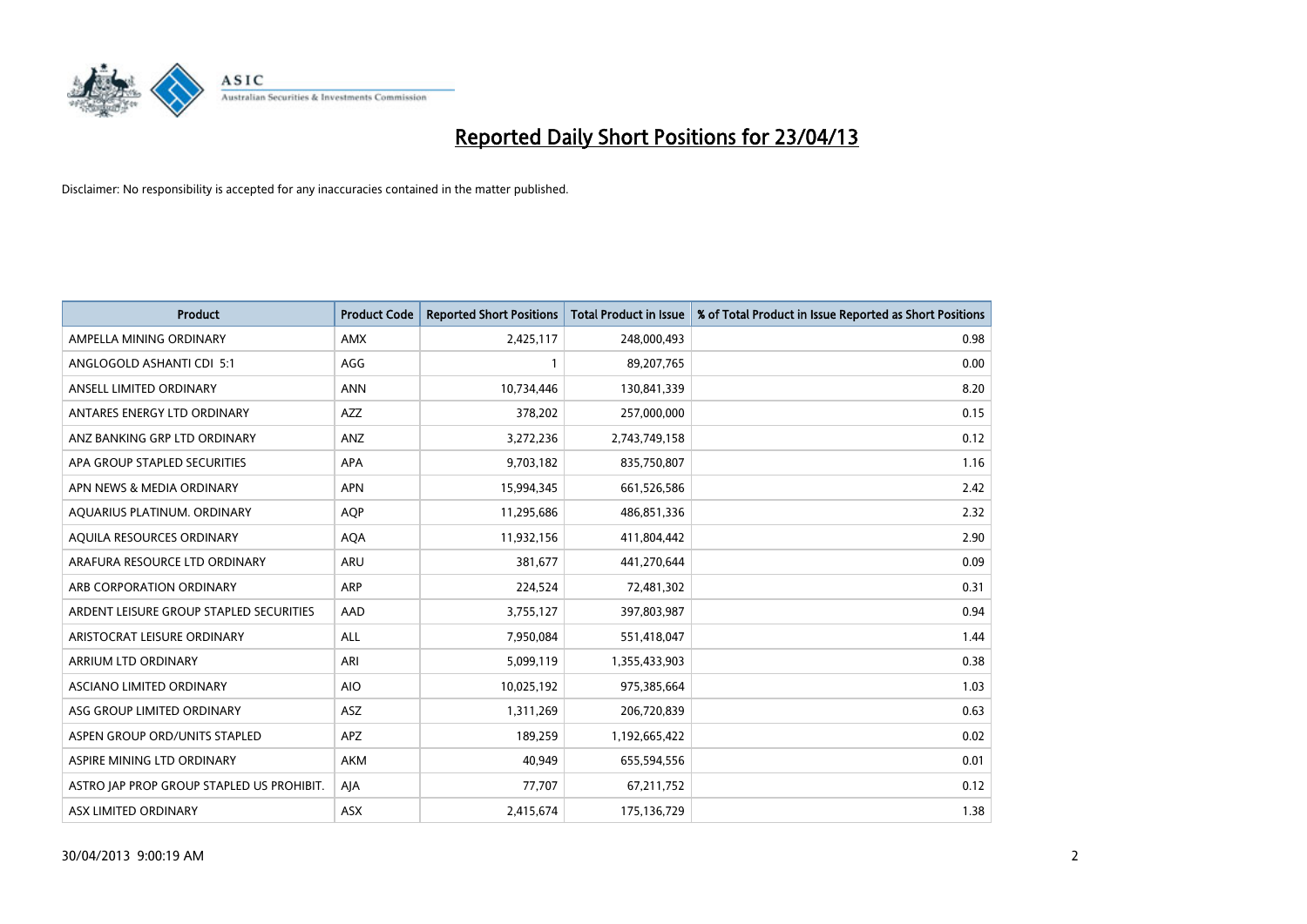

| <b>Product</b>                       | <b>Product Code</b> | <b>Reported Short Positions</b> | <b>Total Product in Issue</b> | % of Total Product in Issue Reported as Short Positions |
|--------------------------------------|---------------------|---------------------------------|-------------------------------|---------------------------------------------------------|
| ATLAS IRON LIMITED ORDINARY          | AGO                 | 39,971,817                      | 909,718,409                   | 4.39                                                    |
| AUCKLAND INTERNATION ORDINARY        | <b>AIA</b>          | 123                             | 1,322,564,489                 | 0.00                                                    |
| <b>AURIZON HOLDINGS LTD ORDINARY</b> | <b>AZI</b>          | 7,252,010                       | 2,137,284,503                 | 0.34                                                    |
| AURORA OIL & GAS ORDINARY            | <b>AUT</b>          | 5,440,908                       | 447,885,778                   | 1.21                                                    |
| AUSDRILL LIMITED ORDINARY            | ASL                 | 4,411,395                       | 309,585,297                   | 1.42                                                    |
| AUSENCO LIMITED ORDINARY             | <b>AAX</b>          | 351,544                         | 123,527,574                   | 0.28                                                    |
| AUSTAL LIMITED ORDINARY              | <b>ASB</b>          | 826,928                         | 346,007,639                   | 0.24                                                    |
| AUSTBROKERS HOLDINGS ORDINARY        | <b>AUB</b>          | 3,831                           | 57,618,015                    | 0.01                                                    |
| AUSTIN ENGINEERING ORDINARY          | <b>ANG</b>          | 445,492                         | 73,164,403                    | 0.61                                                    |
| AUSTRALAND PROPERTY STAPLED SECURITY | <b>ALZ</b>          | 245,871                         | 578,324,670                   | 0.04                                                    |
| AUSTRALIAN AGRICULT. ORDINARY        | AAC                 | 1,629,571                       | 312,949,029                   | 0.52                                                    |
| AUSTRALIAN INFRASTR, UNITS/ORDINARY  | <b>AIX</b>          | 3,054,954                       | 620,733,944                   | 0.49                                                    |
| AUSTRALIAN PHARM. ORDINARY           | API                 | 240,463                         | 488,115,883                   | 0.05                                                    |
| AUTOMOTIVE HOLDINGS ORDINARY         | AHE                 | 388,916                         | 260,579,682                   | 0.15                                                    |
| AVIENNINGS LIMITED ORDINARY          | AVI                 | 67,781                          | 274,588,694                   | 0.02                                                    |
| AWE LIMITED ORDINARY                 | <b>AWE</b>          | 5,146,193                       | 522,116,985                   | 0.99                                                    |
| AZIMUTH RES LTD ORDINARY             | <b>AZH</b>          | 1,523,625                       | 430,626,680                   | 0.35                                                    |
| BANDANNA ENERGY ORDINARY             | <b>BND</b>          | 24,346,863                      | 528,481,199                   | 4.61                                                    |
| BANK OF QUEENSLAND. ORDINARY         | <b>BOQ</b>          | 4,225,830                       | 312,878,919                   | 1.35                                                    |
| <b>BASE RES LIMITED ORDINARY</b>     | <b>BSE</b>          | 1,498,454                       | 561,840,029                   | 0.27                                                    |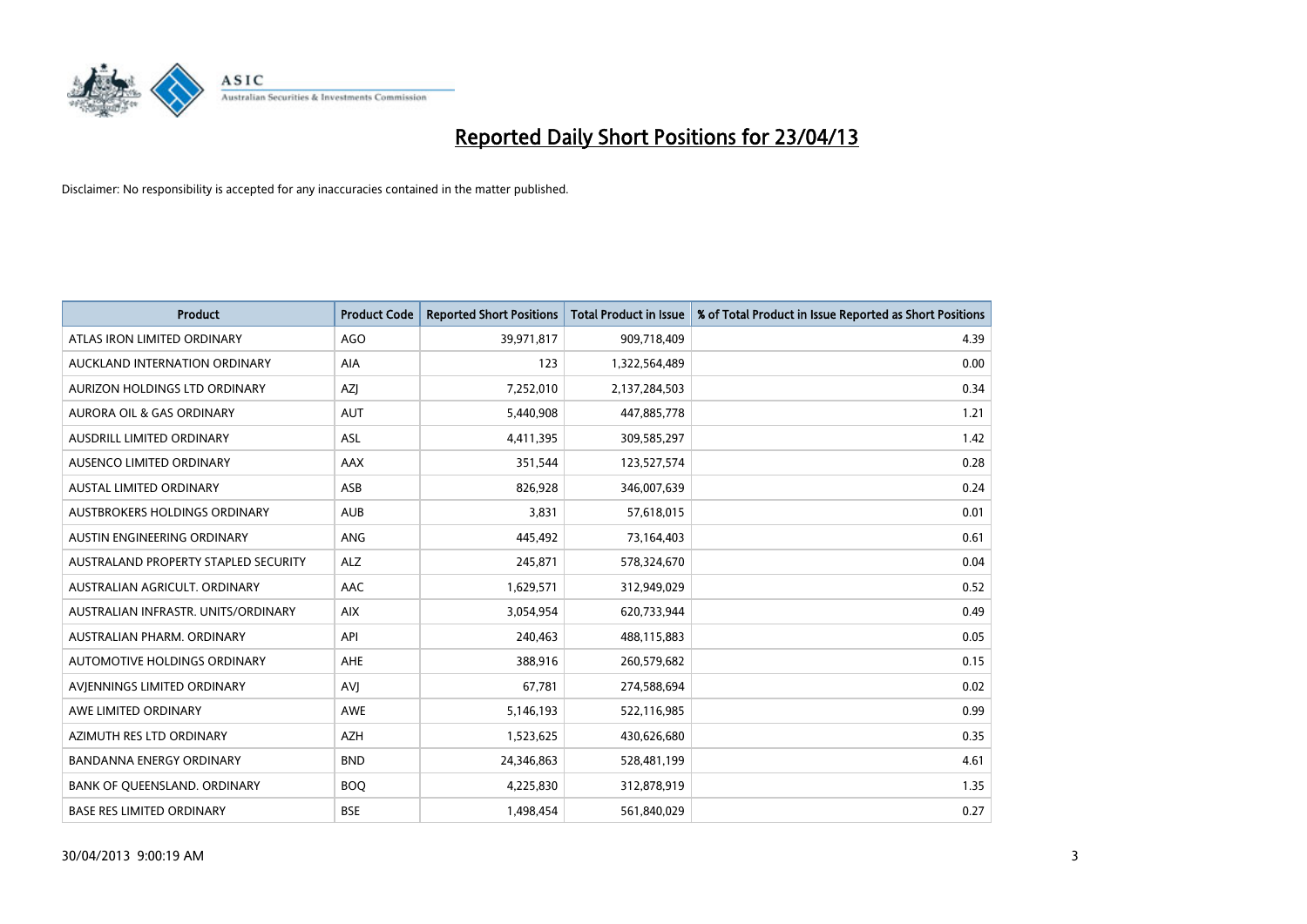

| <b>Product</b>                                | <b>Product Code</b> | <b>Reported Short Positions</b> | <b>Total Product in Issue</b> | % of Total Product in Issue Reported as Short Positions |
|-----------------------------------------------|---------------------|---------------------------------|-------------------------------|---------------------------------------------------------|
| <b>BATHURST RESOURCES ORDINARY</b>            | <b>BTU</b>          | 32,515,681                      | 697,247,997                   | 4.66                                                    |
| <b>BC IRON LIMITED ORDINARY</b>               | <b>BCI</b>          | 464.858                         | 123,104,384                   | 0.38                                                    |
| <b>BEACH ENERGY LIMITED ORDINARY</b>          | <b>BPT</b>          | 15,059,668                      | 1,267,805,688                 | 1.19                                                    |
| BEADELL RESOURCE LTD ORDINARY                 | <b>BDR</b>          | 26,839,877                      | 769,677,280                   | 3.49                                                    |
| BENDIGO AND ADELAIDE ORDINARY                 | <b>BEN</b>          | 14,151,368                      | 407,153,612                   | 3.48                                                    |
| BERKELEY RESOURCES ORDINARY                   | <b>BKY</b>          | 141,193                         | 179,393,273                   | 0.08                                                    |
| <b>BHP BILLITON LIMITED ORDINARY</b>          | <b>BHP</b>          | 13,142,844                      | 3,211,691,105                 | 0.41                                                    |
| <b>BILLABONG ORDINARY</b>                     | <b>BBG</b>          | 11,177,868                      | 478,944,292                   | 2.33                                                    |
| <b>BLACKMORES LIMITED ORDINARY</b>            | <b>BKL</b>          | 2,264                           | 16,972,069                    | 0.01                                                    |
| <b>BLACKTHORN RESOURCES ORD US PROHIBITED</b> | <b>BTR</b>          | 326,336                         | 164,285,950                   | 0.20                                                    |
| <b>BLUESCOPE STEEL LTD ORDINARY</b>           | <b>BSL</b>          | 7,125,117                       | 558,243,305                   | 1.28                                                    |
| <b>BOART LONGYEAR ORDINARY</b>                | <b>BLY</b>          | 14,638,858                      | 461,163,412                   | 3.17                                                    |
| BORAL LIMITED, ORDINARY                       | <b>BLD</b>          | 23,156,362                      | 774,000,641                   | 2.99                                                    |
| <b>BRADKEN LIMITED ORDINARY</b>               | <b>BKN</b>          | 6,922,894                       | 169,240,662                   | 4.09                                                    |
| <b>BRAMBLES LIMITED ORDINARY</b>              | <b>BXB</b>          | 2,480,223                       | 1,557,224,829                 | 0.16                                                    |
| <b>BREVILLE GROUP LTD ORDINARY</b>            | <b>BRG</b>          | 1,777,560                       | 130,095,322                   | 1.37                                                    |
| <b>BROCKMAN MINING LTD ORDINARY</b>           | <b>BCK</b>          | 91,872                          | 7,894,482,131                 | 0.00                                                    |
| BT INVESTMENT MNGMNT ORDINARY                 | <b>BTT</b>          | 42,270                          | 274,214,460                   | 0.02                                                    |
| <b>BURU ENERGY ORDINARY</b>                   | <b>BRU</b>          | 17,326,272                      | 274,036,429                   | 6.32                                                    |
| <b>BWP TRUST ORDINARY UNITS</b>               | <b>BWP</b>          | 4,126,485                       | 537,753,954                   | 0.77                                                    |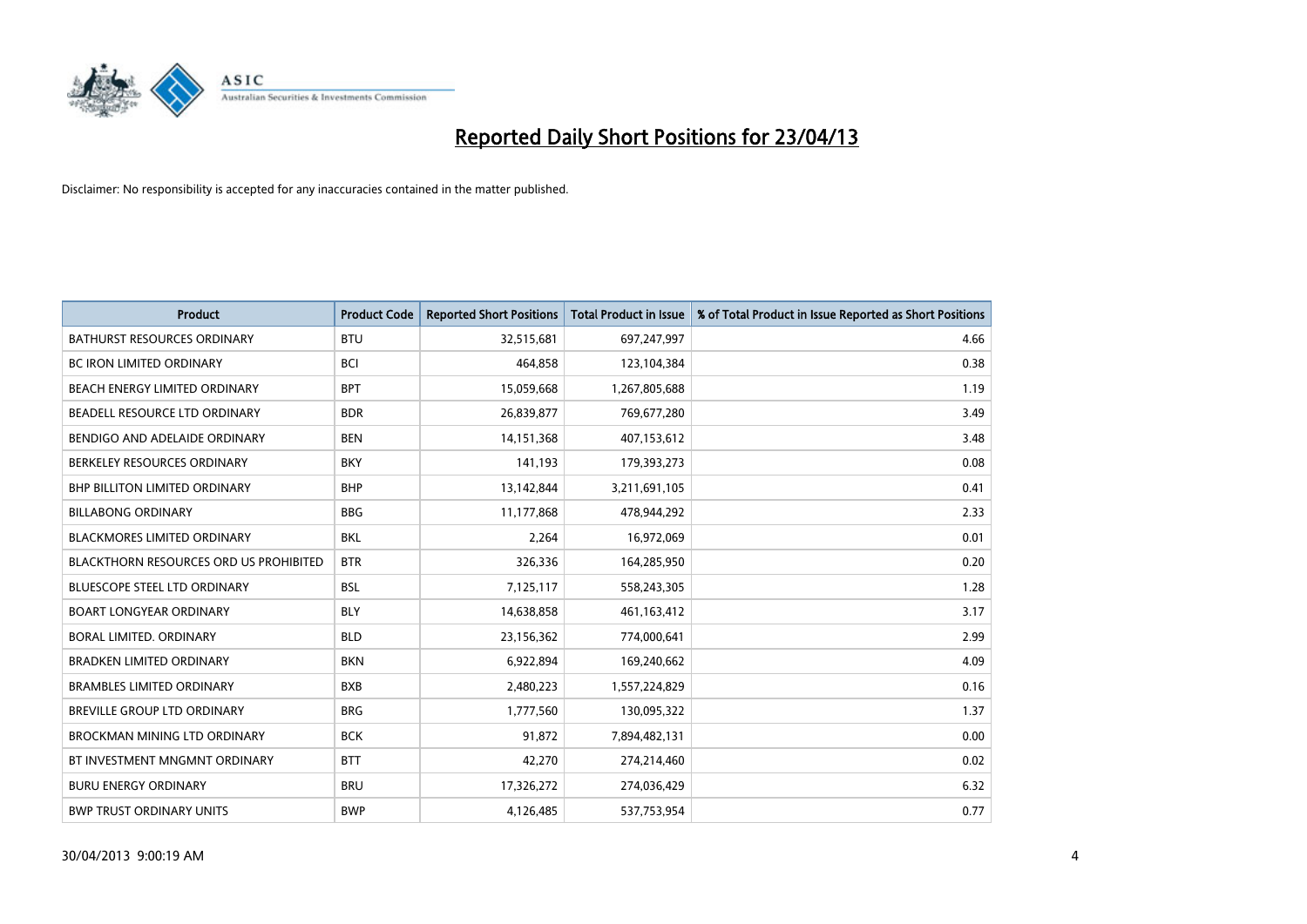

| <b>Product</b>                          | <b>Product Code</b> | <b>Reported Short Positions</b> | <b>Total Product in Issue</b> | % of Total Product in Issue Reported as Short Positions |
|-----------------------------------------|---------------------|---------------------------------|-------------------------------|---------------------------------------------------------|
| <b>CABCHARGE AUSTRALIA ORDINARY</b>     | CAB                 | 8,742,896                       | 120,430,683                   | 7.26                                                    |
| CALTEX AUSTRALIA ORDINARY               | <b>CTX</b>          | 3,936,610                       | 270,000,000                   | 1.46                                                    |
| CAPE LAMBERT RES LTD ORDINARY           | <b>CFE</b>          | 1,018,660                       | 687,283,792                   | 0.15                                                    |
| CARABELLA RES LTD ORDINARY              | <b>CLR</b>          | 53,326                          | 152,361,547                   | 0.03                                                    |
| <b>CARBON ENERGY ORDINARY</b>           | <b>CNX</b>          | 48,071                          | 782,684,355                   | 0.01                                                    |
| <b>CARDNO LIMITED ORDINARY</b>          | CDD                 | 7,353,519                       | 143,726,327                   | 5.12                                                    |
| CARNARVON PETROLEUM ORDINARY            | <b>CVN</b>          | 90,191                          | 934,109,501                   | 0.01                                                    |
| CARSALES.COM LTD ORDINARY               | <b>CRZ</b>          | 3,649,723                       | 236,113,495                   | 1.55                                                    |
| <b>CASH CONVERTERS ORDINARY</b>         | CCV                 | 333,544                         | 423,861,025                   | 0.08                                                    |
| CENTRAL PETROLEUM ORDINARY              | <b>CTP</b>          | 924,564                         | 1,440,078,845                 | 0.06                                                    |
| CERAMIC FUEL CELLS ORDINARY             | <b>CFU</b>          | 741,996                         | 1,559,231,320                 | 0.05                                                    |
| CFS RETAIL TRUST GRP STAPLED SECURITIES | <b>CFX</b>          | 68,042,711                      | 2,828,495,659                 | 2.41                                                    |
| CHALLENGER DIV.PRO. STAPLED UNITS       | <b>CDI</b>          | 40,065                          | 214,101,013                   | 0.02                                                    |
| <b>CHALLENGER LIMITED ORDINARY</b>      | <b>CGF</b>          | 2,972,407                       | 532,319,752                   | 0.56                                                    |
| CHANDLER MACLEOD LTD ORDINARY           | <b>CMG</b>          | 150,000                         | 469,679,390                   | 0.03                                                    |
| CHARTER HALL GROUP STAPLED US PROHIBIT. | <b>CHC</b>          | 200,767                         | 302,262,312                   | 0.07                                                    |
| <b>CHARTER HALL RETAIL UNITS</b>        | <b>COR</b>          | 2,281,214                       | 337,582,974                   | 0.68                                                    |
| <b>CHORUS LIMITED ORDINARY</b>          | <b>CNU</b>          | 277,407                         | 389,299,049                   | 0.07                                                    |
| CITIGOLD CORP LTD ORDINARY              | <b>CTO</b>          | 153,427                         | 1,352,907,765                 | 0.01                                                    |
| <b>CLOUGH LIMITED ORDINARY</b>          | <b>CLO</b>          | 922,079                         | 777,606,843                   | 0.12                                                    |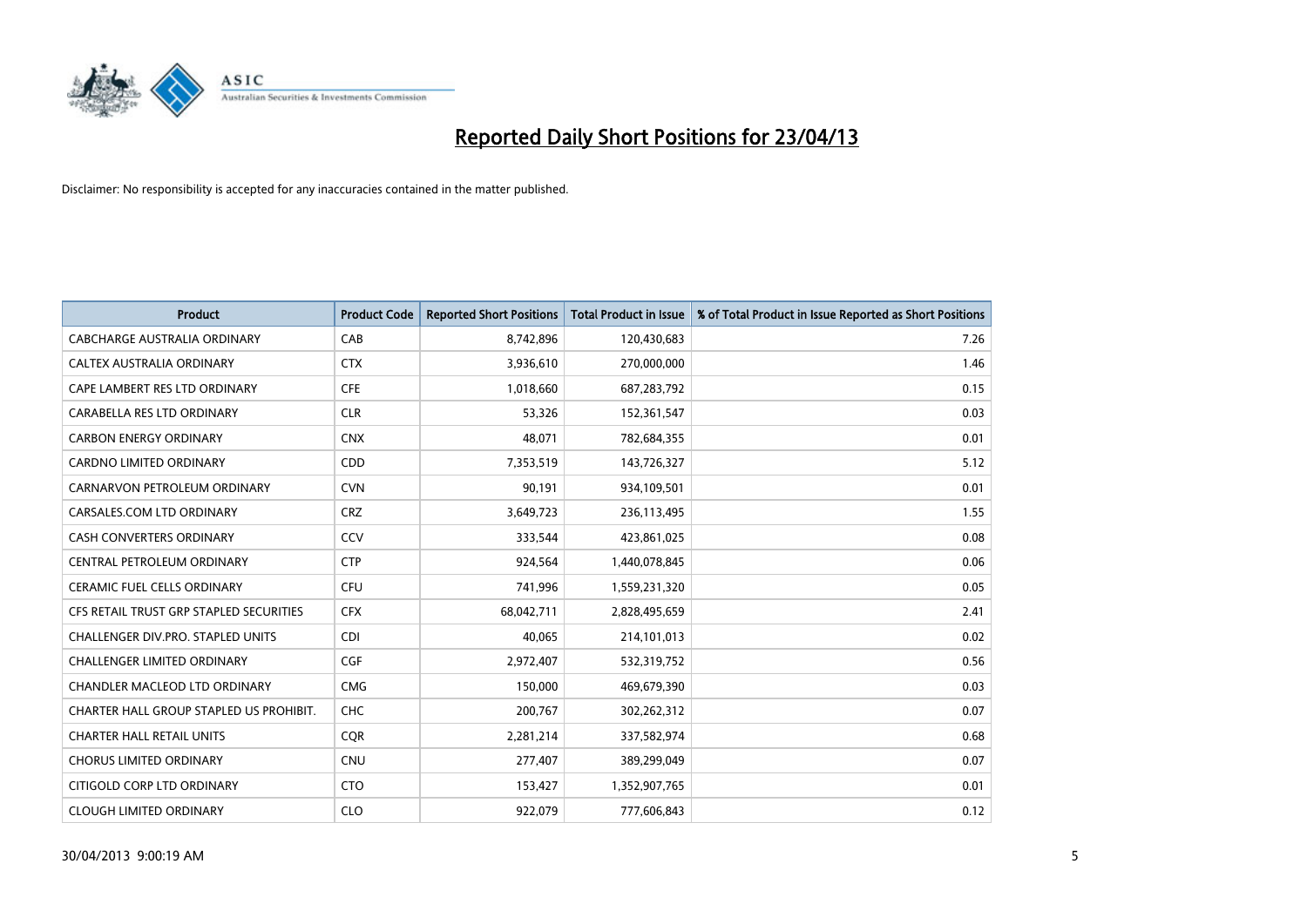

| <b>Product</b>                          | <b>Product Code</b> | <b>Reported Short Positions</b> | <b>Total Product in Issue</b> | % of Total Product in Issue Reported as Short Positions |
|-----------------------------------------|---------------------|---------------------------------|-------------------------------|---------------------------------------------------------|
| <b>COAL OF AFRICA LTD ORDINARY</b>      | <b>CZA</b>          | 432                             | 1,048,368,613                 | 0.00                                                    |
| COALSPUR MINES LTD ORDINARY             | <b>CPL</b>          | 15,470,306                      | 634,248,901                   | 2.44                                                    |
| COCA-COLA AMATIL ORDINARY               | <b>CCL</b>          | 4,364,269                       | 763,590,249                   | 0.57                                                    |
| <b>COCHLEAR LIMITED ORDINARY</b>        | <b>COH</b>          | 4,048,877                       | 57,040,932                    | 7.10                                                    |
| <b>COCKATOO COAL ORDINARY</b>           | <b>COK</b>          | 12,540,184                      | 1,016,746,908                 | 1.23                                                    |
| <b>CODAN LIMITED ORDINARY</b>           | <b>CDA</b>          | 106,286                         | 176,926,104                   | 0.06                                                    |
| <b>COFFEY INTERNATIONAL ORDINARY</b>    | <b>COF</b>          | 76,278                          | 255,833,165                   | 0.03                                                    |
| <b>COKAL LTD ORDINARY</b>               | <b>CKA</b>          | 38,000                          | 411,046,892                   | 0.01                                                    |
| COMMONWEALTH BANK, ORDINARY             | <b>CBA</b>          | 9,860,230                       | 1,609,180,841                 | 0.61                                                    |
| <b>COMMONWEALTH PROP ORDINARY UNITS</b> | <b>CPA</b>          | 14,897,323                      | 2,347,003,413                 | 0.63                                                    |
| <b>COMPASS RESOURCES ORDINARY</b>       | <b>CMR</b>          | 7,472                           | 1,403,744,100                 | 0.00                                                    |
| COMPUTERSHARE LTD ORDINARY              | <b>CPU</b>          | 11,240,642                      | 556,203,079                   | 2.02                                                    |
| <b>COOPER ENERGY LTD ORDINARY</b>       | <b>COE</b>          | 209,611                         | 329,099,922                   | 0.06                                                    |
| <b>CORP TRAVEL LIMITED ORDINARY</b>     | <b>CTD</b>          | 145,144                         | 77,410,044                    | 0.19                                                    |
| <b>CREDIT CORP GROUP ORDINARY</b>       | <b>CCP</b>          | 7,145                           | 45,932,899                    | 0.02                                                    |
| <b>CROMWELL PROP STAPLED SECURITIES</b> | <b>CMW</b>          | 2,325,115                       | 1,460,982,142                 | 0.16                                                    |
| <b>CROWN LIMITED ORDINARY</b>           | <b>CWN</b>          | 4,821,930                       | 728,394,185                   | 0.66                                                    |
| <b>CSG LIMITED ORDINARY</b>             | CSV                 | 109,188                         | 278,155,477                   | 0.04                                                    |
| <b>CSL LIMITED ORDINARY</b>             | <b>CSL</b>          | 1,061,170                       | 495,232,830                   | 0.21                                                    |
| <b>CSR LIMITED ORDINARY</b>             | <b>CSR</b>          | 49,355,662                      | 506,000,315                   | 9.75                                                    |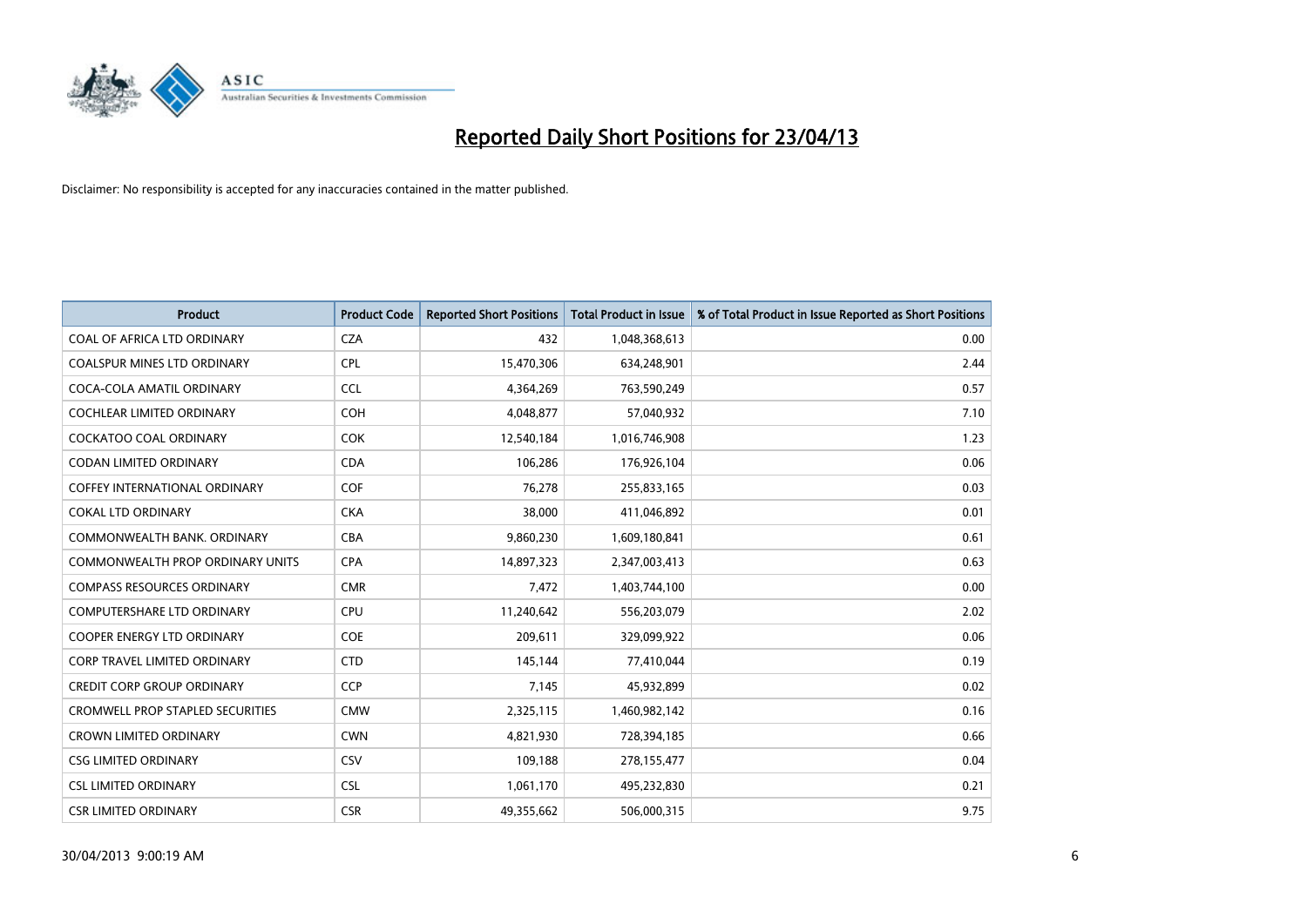

| <b>Product</b>                     | <b>Product Code</b> | <b>Reported Short Positions</b> | <b>Total Product in Issue</b> | % of Total Product in Issue Reported as Short Positions |
|------------------------------------|---------------------|---------------------------------|-------------------------------|---------------------------------------------------------|
| <b>CUDECO LIMITED ORDINARY</b>     | CDU                 | 3,297,271                       | 199,877,294                   | 1.65                                                    |
| DART ENERGY LTD ORDINARY           | <b>DTE</b>          | 13,499,867                      | 878,988,226                   | 1.54                                                    |
| DAVID JONES LIMITED ORDINARY       | <b>DJS</b>          | 55,424,161                      | 531,788,775                   | 10.42                                                   |
| DECMIL GROUP LIMITED ORDINARY      | <b>DCG</b>          | 2,619,355                       | 168,203,219                   | 1.56                                                    |
| DEXUS PROPERTY GROUP STAPLED UNITS | <b>DXS</b>          | 16,576,858                      | 4,839,024,176                 | 0.34                                                    |
| DISCOVERY METALS LTD ORDINARY      | <b>DML</b>          | 8,330,006                       | 486,986,451                   | 1.71                                                    |
| DOMINO PIZZA ENTERPR ORDINARY      | <b>DMP</b>          | 295,336                         | 70,192,674                    | 0.42                                                    |
| DORAY MINERALS LTD ORDINARY        | <b>DRM</b>          | 57,921                          | 141,866,768                   | 0.04                                                    |
| DOWNER EDI LIMITED ORDINARY        | <b>DOW</b>          | 5,910,949                       | 433,409,429                   | 1.36                                                    |
| DRILLSEARCH ENERGY ORDINARY        | <b>DLS</b>          | 5,453,839                       | 427,353,371                   | 1.28                                                    |
| DUET GROUP STAPLED US PROHIBIT.    | <b>DUE</b>          | 13,599,525                      | 1,169,314,842                 | 1.16                                                    |
| DULUXGROUP LIMITED ORDINARY        | <b>DLX</b>          | 9,697,787                       | 374,507,181                   | 2.59                                                    |
| <b>DWS LTD ORDINARY</b>            | <b>DWS</b>          | 299,167                         | 132,362,763                   | 0.23                                                    |
| ECHO ENTERTAINMENT ORDINARY        | <b>EGP</b>          | 4,616,263                       | 825,672,730                   | 0.56                                                    |
| <b>ELDERS LIMITED ORDINARY</b>     | <b>ELD</b>          | 16,455,412                      | 448,598,480                   | 3.67                                                    |
| ELEMENTAL MINERALS ORDINARY        | <b>ELM</b>          | 33,456                          | 288,587,228                   | 0.01                                                    |
| ELEMENTOS LIMITED ORDINARY         | <b>ELT</b>          | 16                              | 149,531,420                   | 0.00                                                    |
| <b>EMECO HOLDINGS ORDINARY</b>     | <b>EHL</b>          | 9,683,424                       | 599,675,707                   | 1.61                                                    |
| <b>ENDEAVOUR MIN CORP CDI 1:1</b>  | <b>EVR</b>          | 109,797                         | 126,964,939                   | 0.09                                                    |
| ENDOCOAL LIMITED ORDINARY          | EOC                 | 6,151,272                       | 186,929,401                   | 3.29                                                    |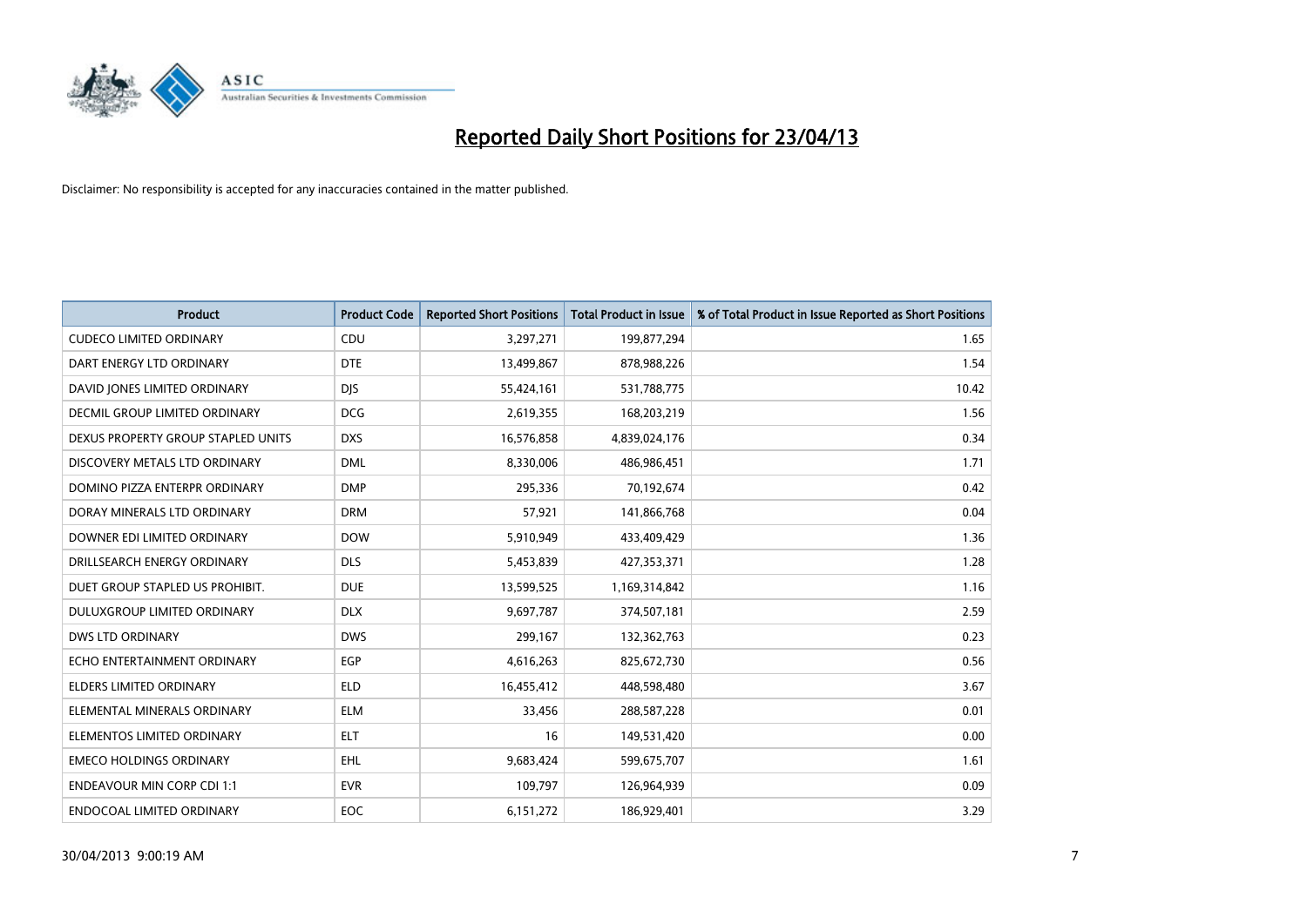

| <b>Product</b>                         | <b>Product Code</b> | <b>Reported Short Positions</b> | <b>Total Product in Issue</b> | % of Total Product in Issue Reported as Short Positions |
|----------------------------------------|---------------------|---------------------------------|-------------------------------|---------------------------------------------------------|
| <b>ENERGY RESOURCES ORDINARY 'A'</b>   | <b>ERA</b>          | 9,528,884                       | 517,725,062                   | 1.84                                                    |
| ENERGY WORLD CORPOR, ORDINARY          | <b>EWC</b>          | 19,870,025                      | 1,734,166,672                 | 1.15                                                    |
| <b>ENVESTRA LIMITED ORDINARY</b>       | <b>ENV</b>          | 501,028                         | 1,734,646,628                 | 0.03                                                    |
| EVOLUTION MINING LTD ORDINARY          | <b>EVN</b>          | 17,595,220                      | 708,092,989                   | 2.48                                                    |
| <b>FAIRFAX MEDIA LTD ORDINARY</b>      | <b>FXI</b>          | 396,059,165                     | 2,351,955,725                 | 16.84                                                   |
| <b>FANTASTIC HOLDINGS ORDINARY</b>     | <b>FAN</b>          | 35,734                          | 102,739,538                   | 0.03                                                    |
| <b>FAR LTD ORDINARY</b>                | <b>FAR</b>          | 22,121,932                      | 2,499,846,742                 | 0.88                                                    |
| FEDERATION CNTRES ORD/UNIT STAPLED SEC | <b>FDC</b>          | 3,225,675                       | 1,427,641,565                 | 0.23                                                    |
| FKP PROPERTY GROUP STAPLED SECURITIES  | <b>FKP</b>          | 6,328,885                       | 321,578,705                   | 1.97                                                    |
| FLEETWOOD CORP ORDINARY                | <b>FWD</b>          | 3,732,284                       | 60,518,944                    | 6.17                                                    |
| FLETCHER BUILDING ORDINARY             | <b>FBU</b>          | 4,250,161                       | 686,096,427                   | 0.62                                                    |
| <b>FLEXIGROUP LIMITED ORDINARY</b>     | <b>FXL</b>          | 88,764                          | 287,869,669                   | 0.03                                                    |
| <b>FLIGHT CENTRE ORDINARY</b>          | <b>FLT</b>          | 11,633,155                      | 100,414,455                   | 11.59                                                   |
| <b>FLINDERS MINES LTD ORDINARY</b>     | <b>FMS</b>          | 2,864,612                       | 1,821,300,404                 | 0.16                                                    |
| <b>FOCUS MINERALS LTD ORDINARY</b>     | <b>FML</b>          | 27,203,455                      | 8,822,771,352                 | 0.31                                                    |
| FONTERRA SHARE FUND ORDINARY UNITS     | <b>FSF</b>          | 469,309                         | 95,806,880                    | 0.49                                                    |
| FORGE GROUP LIMITED ORDINARY           | FGE                 | 529,479                         | 86,169,014                    | 0.61                                                    |
| FORTESCUE METALS GRP ORDINARY          | <b>FMG</b>          | 185,006,153                     | 3,113,798,659                 | 5.94                                                    |
| <b>G.U.D. HOLDINGS ORDINARY</b>        | <b>GUD</b>          | 4,768,574                       | 71,341,319                    | 6.68                                                    |
| <b>G8 EDUCATION LIMITED ORDINARY</b>   | GEM                 | 252,264                         | 272,151,612                   | 0.09                                                    |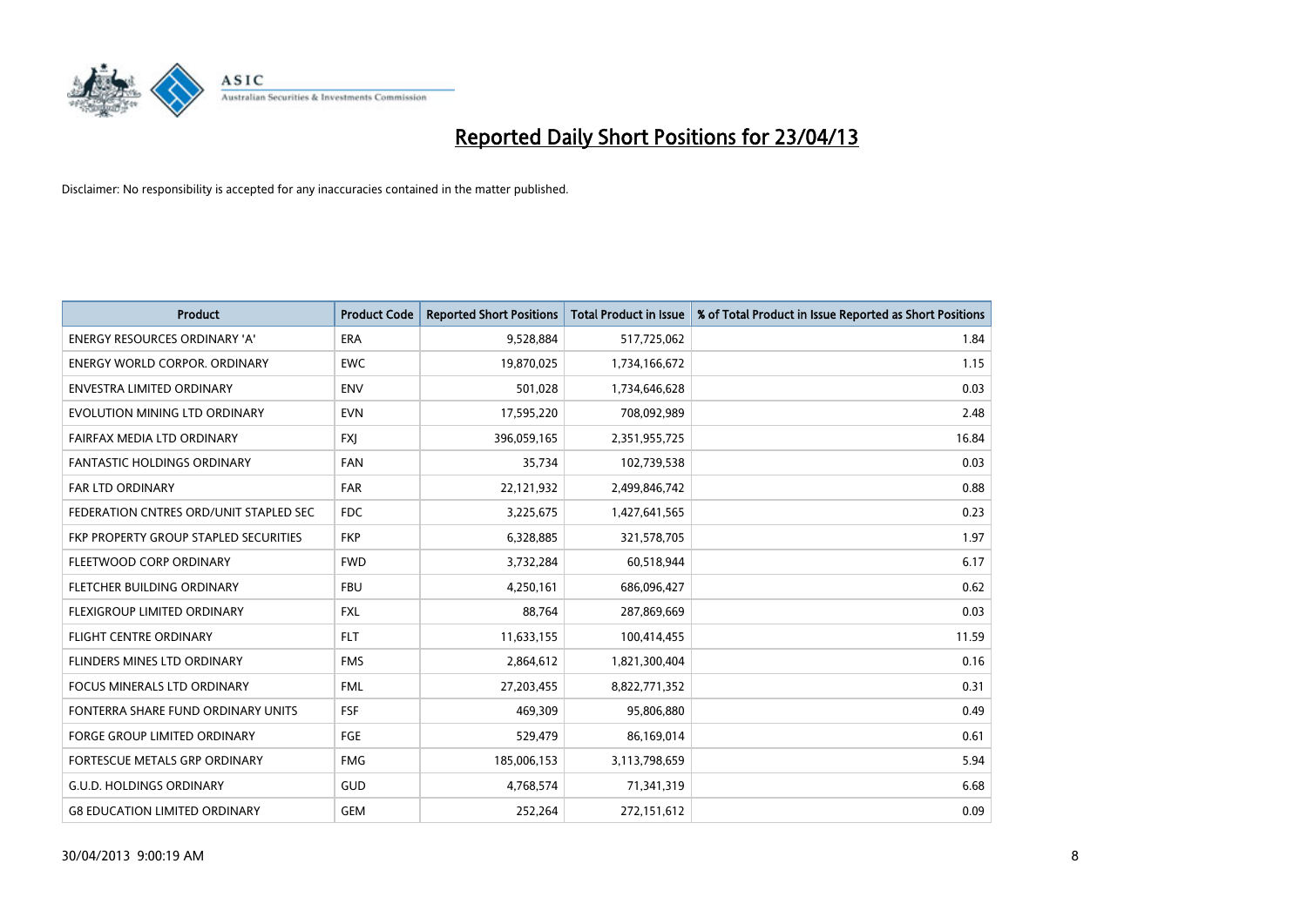

| <b>Product</b>                            | <b>Product Code</b> | <b>Reported Short Positions</b> | <b>Total Product in Issue</b> | % of Total Product in Issue Reported as Short Positions |
|-------------------------------------------|---------------------|---------------------------------|-------------------------------|---------------------------------------------------------|
| <b>GALAXY RESOURCES ORDINARY</b>          | <b>GXY</b>          | 3,851,130                       | 584,355,501                   | 0.66                                                    |
| <b>GEODYNAMICS LIMITED ORDINARY</b>       | GDY                 | 850                             | 406,452,608                   | 0.00                                                    |
| <b>GINDALBIE METALS LTD ORDINARY</b>      | <b>GBG</b>          | 36,988,498                      | 1,492,154,301                 | 2.48                                                    |
| <b>GOODMAN FIELDER. ORDINARY</b>          | <b>GFF</b>          | 42,363,967                      | 1,955,559,207                 | 2.17                                                    |
| <b>GOODMAN GROUP STAPLED</b>              | <b>GMG</b>          | 11,208,235                      | 1,713,233,947                 | 0.65                                                    |
| <b>GPT GROUP STAPLED SEC.</b>             | <b>GPT</b>          | 6,978,411                       | 1,768,731,729                 | 0.39                                                    |
| <b>GRAINCORP LIMITED A CLASS ORDINARY</b> | <b>GNC</b>          | 2,062,108                       | 228,855,628                   | 0.90                                                    |
| <b>GRANGE RESOURCES. ORDINARY</b>         | GRR                 | 1,716,927                       | 1,156,492,195                 | 0.15                                                    |
| <b>GREENLAND MIN EN LTD ORDINARY</b>      | GGG                 | 5,683,241                       | 571,975,263                   | 0.99                                                    |
| <b>GRYPHON MINERALS LTD ORDINARY</b>      | GRY                 | 14,492,635                      | 400,464,983                   | 3.62                                                    |
| <b>GUILDFORD COAL LTD ORDINARY</b>        | <b>GUF</b>          | 1,386,894                       | 635,046,899                   | 0.22                                                    |
| <b>GUNNS LIMITED ORDINARY</b>             | <b>GNS</b>          | 51,772,667                      | 848,401,559                   | 6.10                                                    |
| <b>GWA GROUP LTD ORDINARY</b>             | <b>GWA</b>          | 10,986,137                      | 306,533,770                   | 3.58                                                    |
| <b>HARVEY NORMAN ORDINARY</b>             | <b>HVN</b>          | 87,500,151                      | 1,062,316,784                 | 8.24                                                    |
| HASTIE GROUP LIMITED ORDINARY             | <b>HST</b>          | 187,868                         | 137,353,504                   | 0.14                                                    |
| <b>HENDERSON GROUP CDI 1:1</b>            | <b>HGG</b>          | 1,200,008                       | 739,664,277                   | 0.16                                                    |
| HFA HOLDINGS LIMITED ORDINARY             | <b>HFA</b>          | 3,809                           | 117,332,831                   | 0.00                                                    |
| HILLGROVE RES LTD ORDINARY                | <b>HGO</b>          | 1,734,834                       | 1,022,760,221                 | 0.17                                                    |
| <b>HILLS HOLDINGS LTD ORDINARY</b>        | <b>HIL</b>          | 2,583,187                       | 246,500,444                   | 1.05                                                    |
| <b>HORIZON OIL LIMITED ORDINARY</b>       | <b>HZN</b>          | 57.640.228                      | 1,135,266,515                 | 5.08                                                    |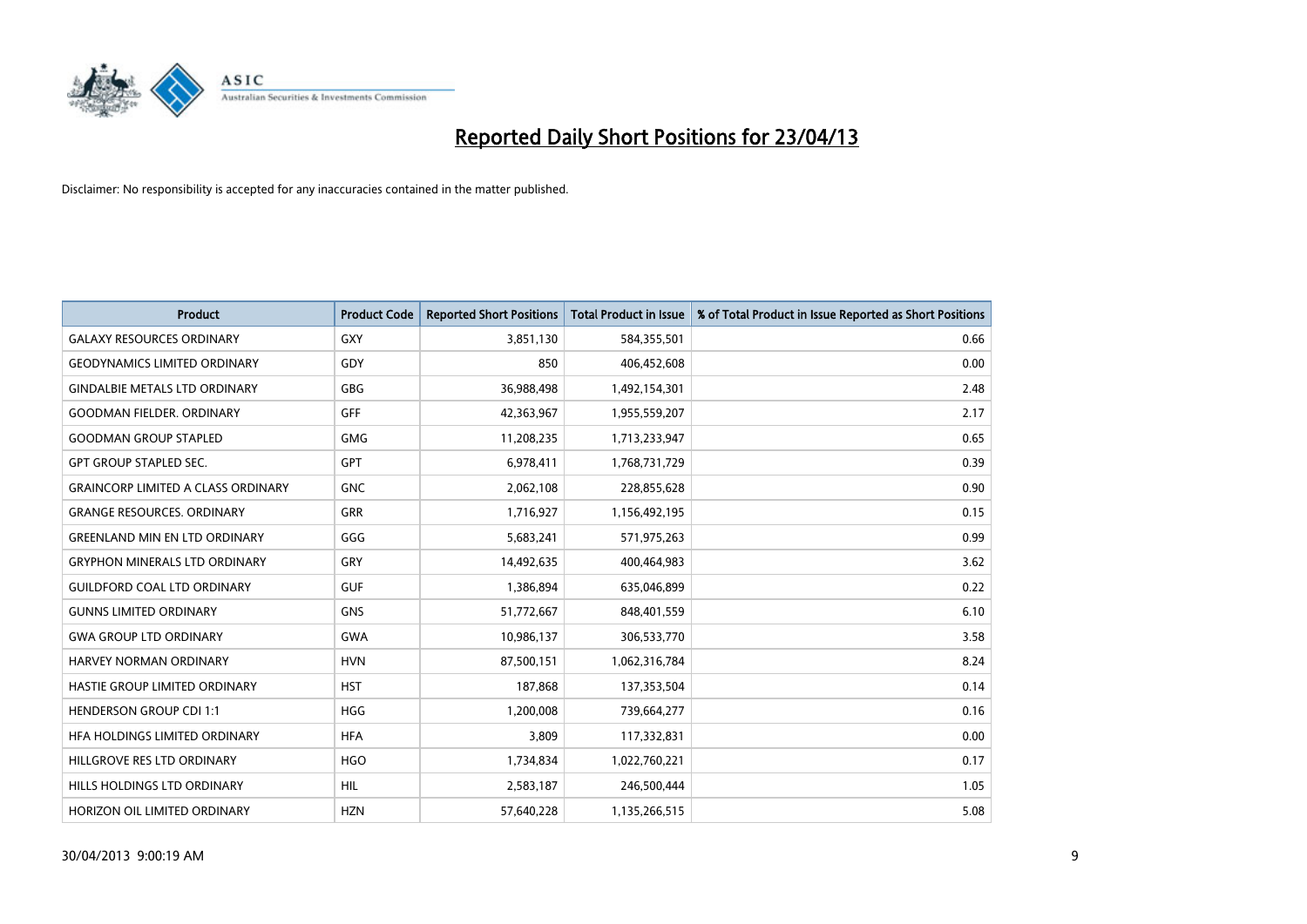

| <b>Product</b>                                | <b>Product Code</b> | <b>Reported Short Positions</b> | <b>Total Product in Issue</b> | % of Total Product in Issue Reported as Short Positions |
|-----------------------------------------------|---------------------|---------------------------------|-------------------------------|---------------------------------------------------------|
| <b>ICON ENERGY LIMITED ORDINARY</b>           | <b>ICN</b>          | 1,561,331                       | 533,391,210                   | 0.29                                                    |
| <b>IINET LIMITED ORDINARY</b>                 | <b>IIN</b>          | 1,402,978                       | 161,238,847                   | 0.87                                                    |
| <b>ILUKA RESOURCES ORDINARY</b>               | ILU                 | 59,146,656                      | 418,700,517                   | 14.13                                                   |
| <b>IMDEX LIMITED ORDINARY</b>                 | <b>IMD</b>          | 5,605,574                       | 210,473,188                   | 2.66                                                    |
| IMF (AUSTRALIA) LTD ORDINARY                  | <b>IMF</b>          | 1,080,585                       | 123,201,716                   | 0.88                                                    |
| <b>INCITEC PIVOT ORDINARY</b>                 | IPL                 | 29,453,611                      | 1,628,730,107                 | 1.81                                                    |
| <b>INDEPENDENCE GROUP ORDINARY</b>            | <b>IGO</b>          | 4,570,738                       | 232,882,535                   | 1.96                                                    |
| INDOPHIL RESOURCES ORDINARY                   | <b>IRN</b>          | 1,065,741                       | 1,203,146,194                 | 0.09                                                    |
| INFIGEN ENERGY STAPLED SECURITIES             | <b>IFN</b>          | 3,292,509                       | 762,265,972                   | 0.43                                                    |
| <b>INSURANCE AUSTRALIA ORDINARY</b>           | <b>IAG</b>          | 2,658,981                       | 2,079,034,021                 | 0.13                                                    |
| <b>INTEGRATED RESEARCH ORDINARY</b>           | IRI                 | 16,841                          | 168,359,453                   | 0.01                                                    |
| <b>INTREPID MINES ORDINARY</b>                | <b>IAU</b>          | 16,555,727                      | 555,792,572                   | 2.98                                                    |
| <b>INVESTA OFFICE FUND STAPLED SECURITIES</b> | <b>IOF</b>          | 1,436,340                       | 614,047,458                   | 0.23                                                    |
| <b>INVOCARE LIMITED ORDINARY</b>              | <b>IVC</b>          | 1,165,257                       | 110,030,298                   | 1.06                                                    |
| <b>ION LIMITED ORDINARY</b>                   | <b>ION</b>          | 164,453                         | 256,365,105                   | 0.06                                                    |
| <b>IOOF HOLDINGS LTD ORDINARY</b>             | <b>IFL</b>          | 2,324,412                       | 232,091,225                   | 1.00                                                    |
| <b>IRESS LIMITED ORDINARY</b>                 | <b>IRE</b>          | 2,454,953                       | 128,620,231                   | 1.91                                                    |
| <b>IRON ORE HOLDINGS ORDINARY</b>             | <b>IOH</b>          | 16,649                          | 161,174,005                   | 0.01                                                    |
| <b>IVANHOE AUSTRALIA ORDINARY</b>             | <b>IVA</b>          | 1,764,970                       | 725,494,382                   | 0.24                                                    |
| JAMES HARDIE INDUST CHESS DEPOSITARY INT      | <b>IHX</b>          | 6,001,321                       | 441,646,684                   | 1.36                                                    |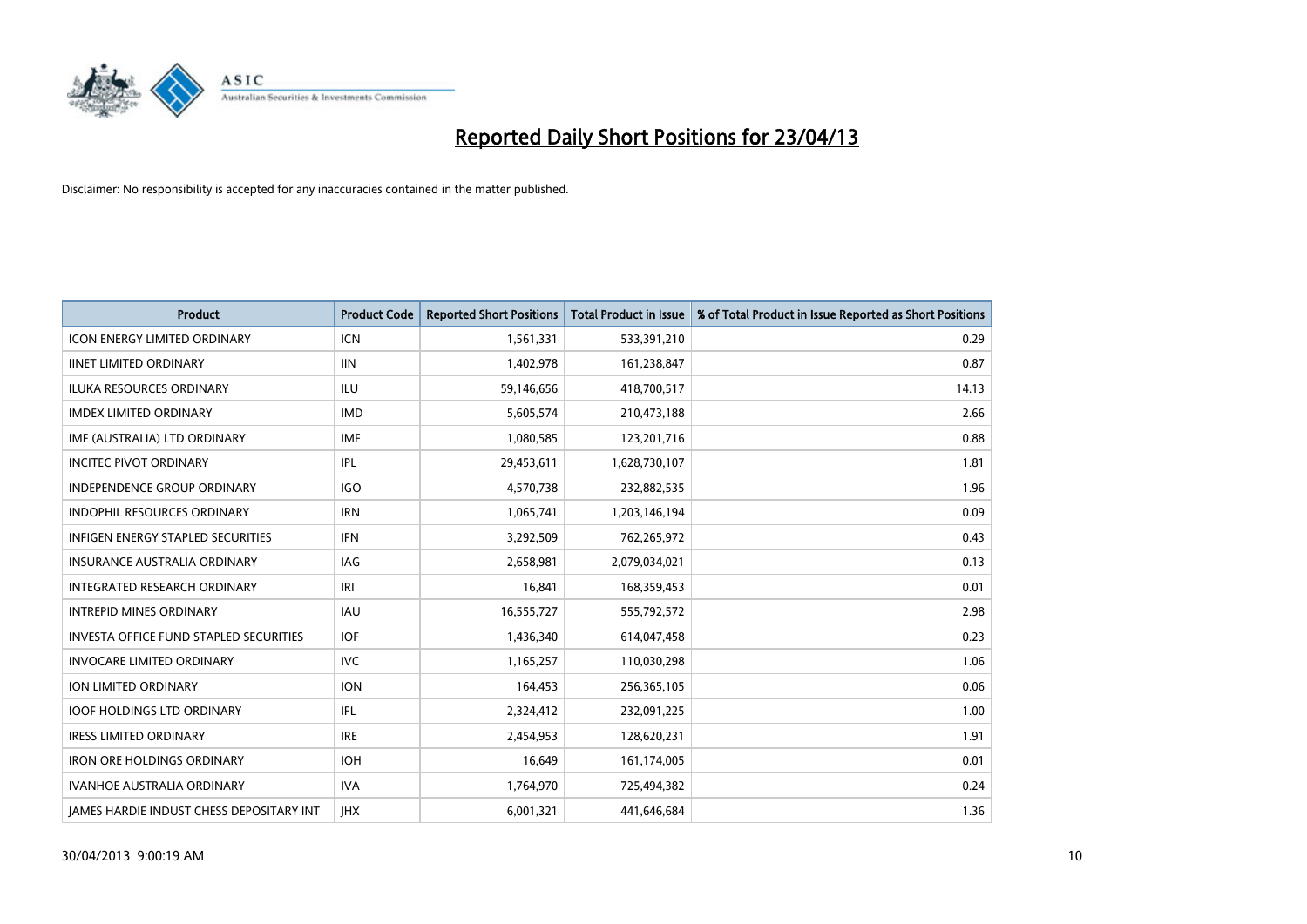

| <b>Product</b>                        | <b>Product Code</b> | <b>Reported Short Positions</b> | <b>Total Product in Issue</b> | % of Total Product in Issue Reported as Short Positions |
|---------------------------------------|---------------------|---------------------------------|-------------------------------|---------------------------------------------------------|
| <b>JB HI-FI LIMITED ORDINARY</b>      | <b>IBH</b>          | 17,937,965                      | 98,947,309                    | 18.13                                                   |
| <b>JUMBO INTERACTIVE ORDINARY</b>     | <b>IIN</b>          | 15,259                          | 43,552,560                    | 0.04                                                    |
| <b>JUMBUCK ENTERTAINMNT ORDINARY</b>  | <b>IMB</b>          | 10,000                          | 48,784,291                    | 0.02                                                    |
| <b>JUPITER MINES ORDINARY</b>         | <b>IMS</b>          | 30                              | 2,281,835,383                 | 0.00                                                    |
| <b>KAGARA LTD ORDINARY</b>            | KZL                 | 3,008,926                       | 798,953,117                   | 0.38                                                    |
| KAROON GAS AUSTRALIA ORDINARY         | <b>KAR</b>          | 1,333,584                       | 221,420,769                   | 0.60                                                    |
| KATHMANDU HOLD LTD ORDINARY           | <b>KMD</b>          | 375,400                         | 200,215,894                   | 0.19                                                    |
| <b>KBL MINING LIMITED ORDINARY</b>    | <b>KBL</b>          | 1,820                           | 293,535,629                   | 0.00                                                    |
| KINGSGATE CONSOLID. ORDINARY          | <b>KCN</b>          | 12,090,704                      | 152,191,905                   | 7.94                                                    |
| KINGSROSE MINING LTD ORDINARY         | <b>KRM</b>          | 492,651                         | 291,959,871                   | 0.17                                                    |
| LEIGHTON HOLDINGS ORDINARY            | LEI                 | 7,962,173                       | 337,230,813                   | 2.36                                                    |
| LEND LEASE GROUP UNIT/ORD STAPLED     | <b>LLC</b>          | 6,061,779                       | 575,508,314                   | 1.05                                                    |
| LINC ENERGY LTD ORDINARY              | <b>LNC</b>          | 15,157,643                      | 520,765,276                   | 2.91                                                    |
| LION SELECTION GRP ORDINARY           | <b>LSX</b>          | 36                              | 88,031,572                    | 0.00                                                    |
| LYCOPODIUM LIMITED ORDINARY           | LYL                 | 2,392                           | 38,955,103                    | 0.01                                                    |
| LYNAS CORPORATION ORDINARY            | LYC.                | 205,300,716                     | 1,960,801,292                 | 10.47                                                   |
| M2 TELECOMMUNICATION ORDINARY         | <b>MTU</b>          | 6,263,283                       | 158,579,583                   | 3.95                                                    |
| <b>MACA LIMITED ORDINARY</b>          | <b>MLD</b>          | 1,961                           | 172,500,000                   | 0.00                                                    |
| <b>MACMAHON HOLDINGS ORDINARY</b>     | <b>MAH</b>          | 12,455,695                      | 1,261,699,966                 | 0.99                                                    |
| MACO ATLAS ROADS GRP ORDINARY STAPLED | <b>MQA</b>          | 18,284,210                      | 478,531,436                   | 3.82                                                    |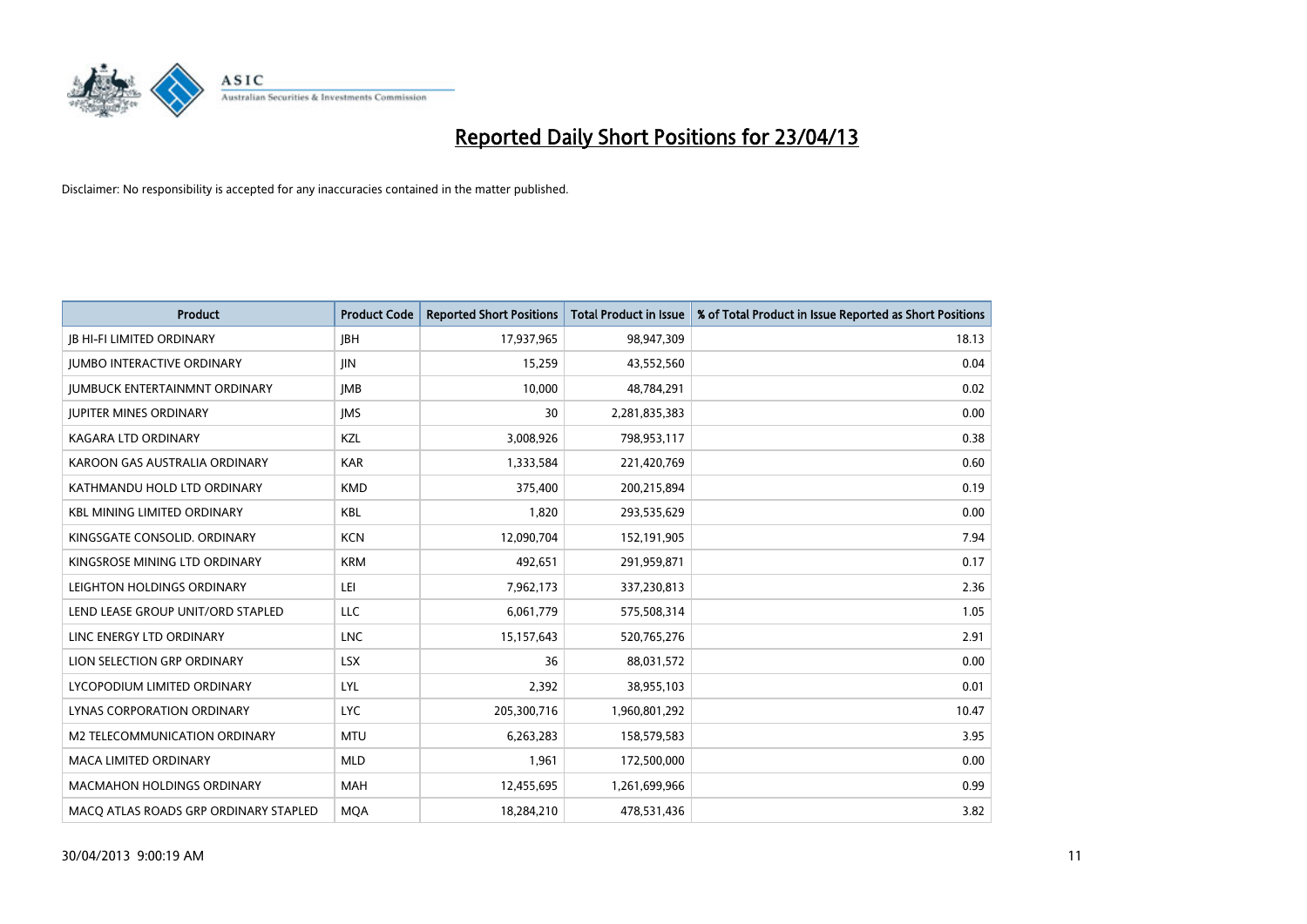

| <b>Product</b>                       | <b>Product Code</b> | <b>Reported Short Positions</b> | <b>Total Product in Issue</b> | % of Total Product in Issue Reported as Short Positions |
|--------------------------------------|---------------------|---------------------------------|-------------------------------|---------------------------------------------------------|
| MACQUARIE GROUP LTD ORDINARY         | <b>MOG</b>          | 2,879,000                       | 339,506,578                   | 0.85                                                    |
| MAGELLAN FIN GRP LTD ORDINARY        | <b>MFG</b>          | 614,778                         | 152,777,919                   | 0.40                                                    |
| <b>MATRIX C &amp; E LTD ORDINARY</b> | <b>MCE</b>          | 3,458,770                       | 94,555,428                    | 3.66                                                    |
| MAVERICK DRILLING ORDINARY           | <b>MAD</b>          | 12,019,824                      | 452,726,751                   | 2.65                                                    |
| MCMILLAN SHAKESPEARE ORDINARY        | <b>MMS</b>          | 515,863                         | 74,523,965                    | 0.69                                                    |
| <b>MCPHERSON'S LTD ORDINARY</b>      | <b>MCP</b>          | 7,942                           | 89,294,198                    | 0.01                                                    |
| MEDUSA MINING LTD ORDINARY           | <b>MML</b>          | 2,901,772                       | 188,903,911                   | 1.54                                                    |
| MEO AUSTRALIA LTD ORDINARY           | <b>MEO</b>          | 375,289                         | 627,264,587                   | 0.06                                                    |
| <b>MERMAID MARINE ORDINARY</b>       | <b>MRM</b>          | 750,667                         | 227,935,608                   | 0.33                                                    |
| MESOBLAST LIMITED ORDINARY           | <b>MSB</b>          | 16,011,838                      | 314,811,301                   | 5.09                                                    |
| METALS X LIMITED ORDINARY            | <b>MLX</b>          | 77,960                          | 1,651,766,110                 | 0.00                                                    |
| METCASH LIMITED ORDINARY             | <b>MTS</b>          | 93,377,162                      | 880,704,786                   | 10.60                                                   |
| METMINCO LIMITED ORDINARY            | <b>MNC</b>          | 15,276                          | 1,749,543,023                 | 0.00                                                    |
| MICLYN EXP OFFSHR ORDINARY           | <b>MIO</b>          | 428,562                         | 278,639,188                   | 0.15                                                    |
| MILTON CORPORATION ORDINARY          | <b>MLT</b>          | 12,800                          | 122,147,119                   | 0.01                                                    |
| MINCOR RESOURCES NL ORDINARY         | <b>MCR</b>          | 2,463,052                       | 188,208,274                   | 1.31                                                    |
| MINERAL DEPOSITS ORDINARY            | <b>MDL</b>          | 2,171,719                       | 83,538,786                    | 2.60                                                    |
| MINERAL RESOURCES. ORDINARY          | <b>MIN</b>          | 4,307,149                       | 185,724,169                   | 2.32                                                    |
| MIRABELA NICKEL LTD ORDINARY         | <b>MBN</b>          | 19,471,730                      | 876,765,094                   | 2.22                                                    |
| MIRVAC GROUP STAPLED SECURITIES      | <b>MGR</b>          | 7,358,585                       | 3,426,028,367                 | 0.21                                                    |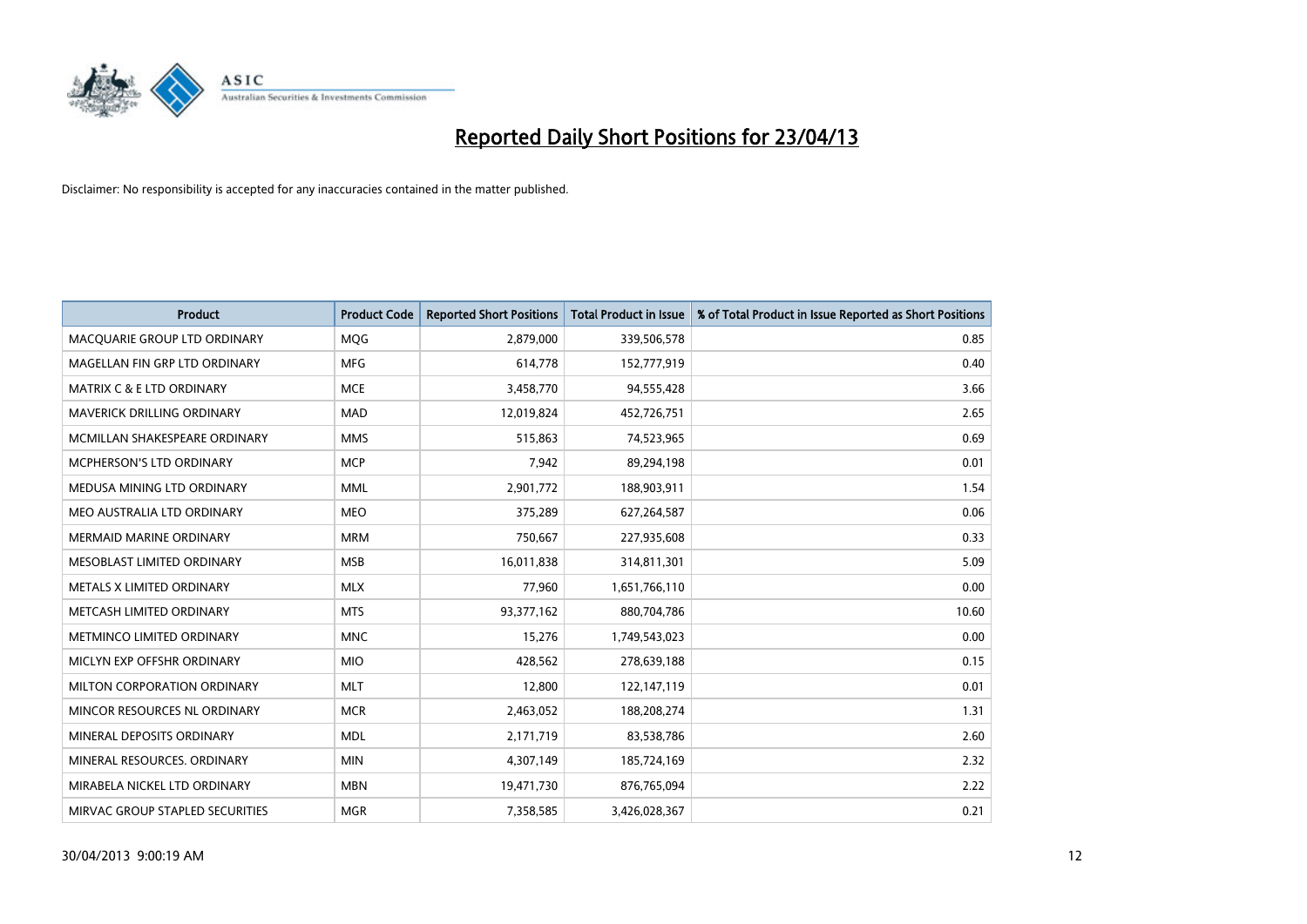

| <b>Product</b>                     | <b>Product Code</b> | <b>Reported Short Positions</b> | <b>Total Product in Issue</b> | % of Total Product in Issue Reported as Short Positions |
|------------------------------------|---------------------|---------------------------------|-------------------------------|---------------------------------------------------------|
| <b>MOLOPO ENERGY LTD ORDINARY</b>  | <b>MPO</b>          | 1,392,469                       | 246,371,894                   | 0.57                                                    |
| <b>MONADELPHOUS GROUP ORDINARY</b> | <b>MND</b>          | 10,109,778                      | 90,940,258                    | 11.12                                                   |
| MORTGAGE CHOICE LTD ORDINARY       | <b>MOC</b>          | 1,498,419                       | 123,431,282                   | 1.21                                                    |
| <b>MOUNT GIBSON IRON ORDINARY</b>  | <b>MGX</b>          | 15,751,337                      | 1,090,584,232                 | 1.44                                                    |
| MULTIPLEX SITES SITES              | <b>MXUPA</b>        | 1,002                           | 4,500,000                     | 0.02                                                    |
| MURCHISON METALS LTD ORDINARY      | <b>MMX</b>          | 3,778,922                       | 450,497,346                   | 0.84                                                    |
| <b>MYER HOLDINGS LTD ORDINARY</b>  | <b>MYR</b>          | 88,456,375                      | 583,594,551                   | 15.16                                                   |
| <b>MYSTATE LIMITED ORDINARY</b>    | <b>MYS</b>          | 28,934                          | 87,117,374                    | 0.03                                                    |
| NATIONAL AUST. BANK ORDINARY       | <b>NAB</b>          | 13,196,052                      | 2,342,421,436                 | 0.56                                                    |
| NAVITAS LIMITED ORDINARY           | <b>NVT</b>          | 13,600,471                      | 375,367,918                   | 3.62                                                    |
| NEON ENERGY LIMITED ORDINARY       | <b>NEN</b>          | 2,579,516                       | 549,844,091                   | 0.47                                                    |
| NEW HOPE CORPORATION ORDINARY      | <b>NHC</b>          | 2,409,821                       | 830,563,352                   | 0.29                                                    |
| NEW STANDARD ENERGY ORDINARY       | <b>NSE</b>          | 501,093                         | 305,331,847                   | 0.16                                                    |
| NEWCREST MINING ORDINARY           | <b>NCM</b>          | 5,818,950                       | 766,510,971                   | 0.76                                                    |
| NEWS CORP A NON-VOTING CDI         | <b>NWSLV</b>        | 2,503,879                       | 1,519,728,757                 | 0.16                                                    |
| NEWS CORP B VOTING CDI             | <b>NWS</b>          | 1,134,400                       | 798,520,953                   | 0.14                                                    |
| NEWSAT LIMITED ORDINARY            | <b>NWT</b>          | 323                             | 515,708,507                   | 0.00                                                    |
| NEXTDC LIMITED ORDINARY            | <b>NXT</b>          | 4,976,295                       | 172,602,288                   | 2.88                                                    |
| NEXUS ENERGY LIMITED ORDINARY      | <b>NXS</b>          | 12,261,073                      | 1,329,821,159                 | 0.92                                                    |
| NIB HOLDINGS LIMITED ORDINARY      | <b>NHF</b>          | 3,077                           | 439,004,182                   | 0.00                                                    |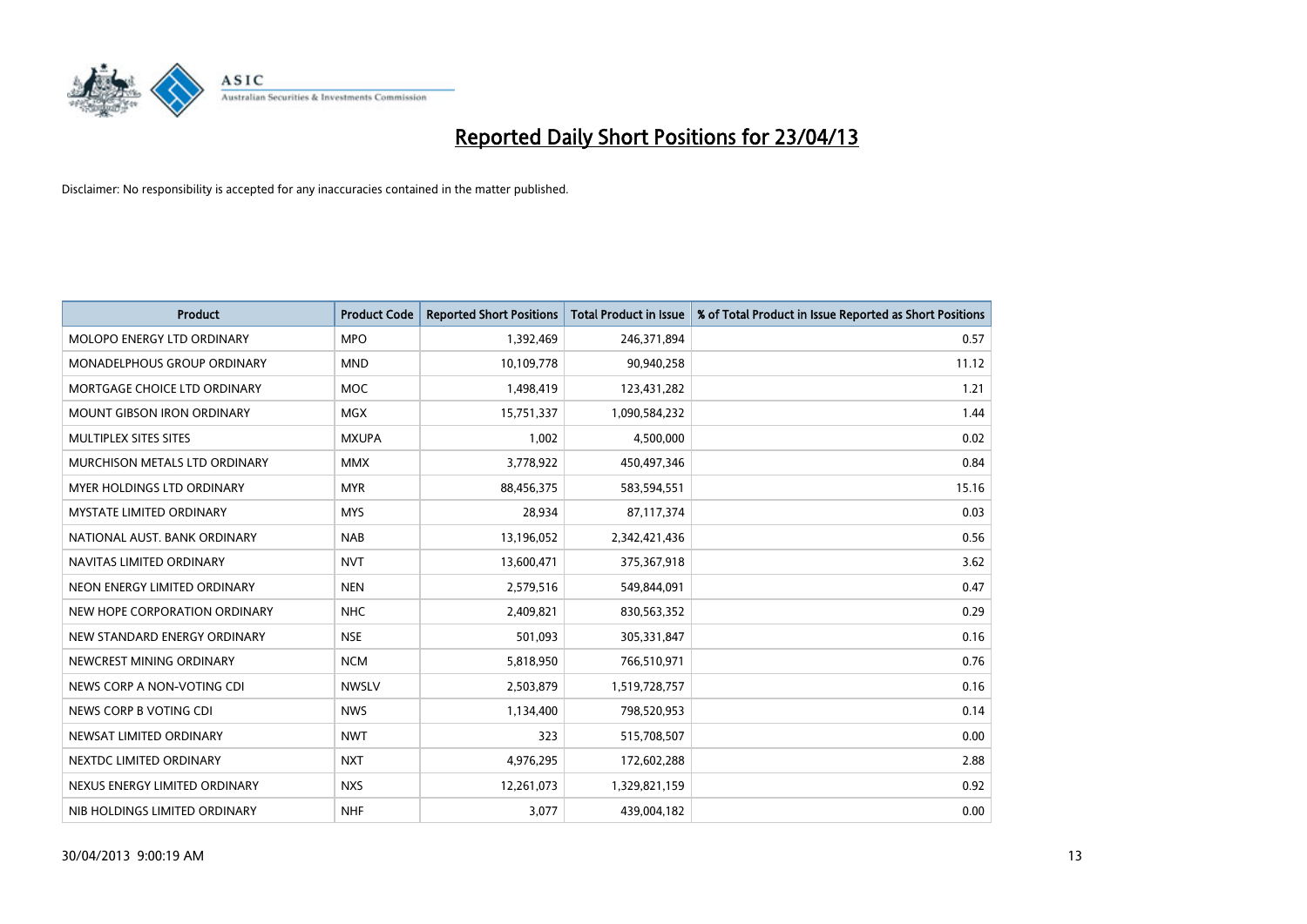

| <b>Product</b>                        | <b>Product Code</b> | <b>Reported Short Positions</b> | <b>Total Product in Issue</b> | % of Total Product in Issue Reported as Short Positions |
|---------------------------------------|---------------------|---------------------------------|-------------------------------|---------------------------------------------------------|
| NIDO PETROLEUM ORDINARY               | <b>NDO</b>          | 105,313                         | 2,044,984,301                 | 0.01                                                    |
| NOBLE MINERAL RES ORDINARY            | <b>NMG</b>          | 2,508,936                       | 666,397,952                   | 0.38                                                    |
| NORFOLK GROUP ORDINARY                | <b>NFK</b>          | 50                              | 158,890,730                   | 0.00                                                    |
| NORTHERN IRON LTD ORDINARY            | <b>NFE</b>          | 1,912,126                       | 484,405,314                   | 0.39                                                    |
| NORTHERN STAR ORDINARY                | <b>NST</b>          | 4,095,373                       | 424,277,027                   | 0.97                                                    |
| NRW HOLDINGS LIMITED ORDINARY         | <b>NWH</b>          | 18,451,464                      | 278,888,011                   | 6.62                                                    |
| NUFARM LIMITED ORDINARY               | <b>NUF</b>          | 12,437,850                      | 262,796,891                   | 4.73                                                    |
| OCEANAGOLD CORP. CHESS DEPOSITARY INT | <b>OGC</b>          | 970,345                         | 293,517,918                   | 0.33                                                    |
| OIL SEARCH LTD ORDINARY               | OSH                 | 22,974,995                      | 1,338,243,530                 | 1.72                                                    |
| OM HOLDINGS LIMITED ORDINARY          | <b>OMH</b>          | 3,722,495                       | 673,423,337                   | 0.55                                                    |
| ORICA LIMITED ORDINARY                | ORI                 | 4,317,427                       | 366,868,401                   | 1.18                                                    |
| ORIGIN ENERGY ORDINARY                | <b>ORG</b>          | 15,755,113                      | 1,097,938,465                 | 1.43                                                    |
| OROCOBRE LIMITED ORDINARY             | <b>ORE</b>          | 577,616                         | 117,745,140                   | 0.49                                                    |
| OROTONGROUP LIMITED ORDINARY          | ORL                 | 97,094                          | 40,880,902                    | 0.24                                                    |
| ORPHEUS ENERGY LTD ORDINARY           | <b>OEG</b>          | 67,200                          | 130,475,919                   | 0.05                                                    |
| OZ MINERALS ORDINARY                  | OZL                 | 16,486,493                      | 303,470,022                   | 5.43                                                    |
| PACIFIC BRANDS ORDINARY               | <b>PBG</b>          | 14,137,985                      | 912,915,695                   | 1.55                                                    |
| PALADIN ENERGY LTD ORDINARY           | <b>PDN</b>          | 111,073,842                     | 837,187,808                   | 13.27                                                   |
| PANAUST LIMITED ORDINARY              | PNA                 | 8,064,946                       | 615,911,205                   | 1.31                                                    |
| PANORAMIC RESOURCES ORDINARY          | PAN                 | 2,092,658                       | 256,899,729                   | 0.81                                                    |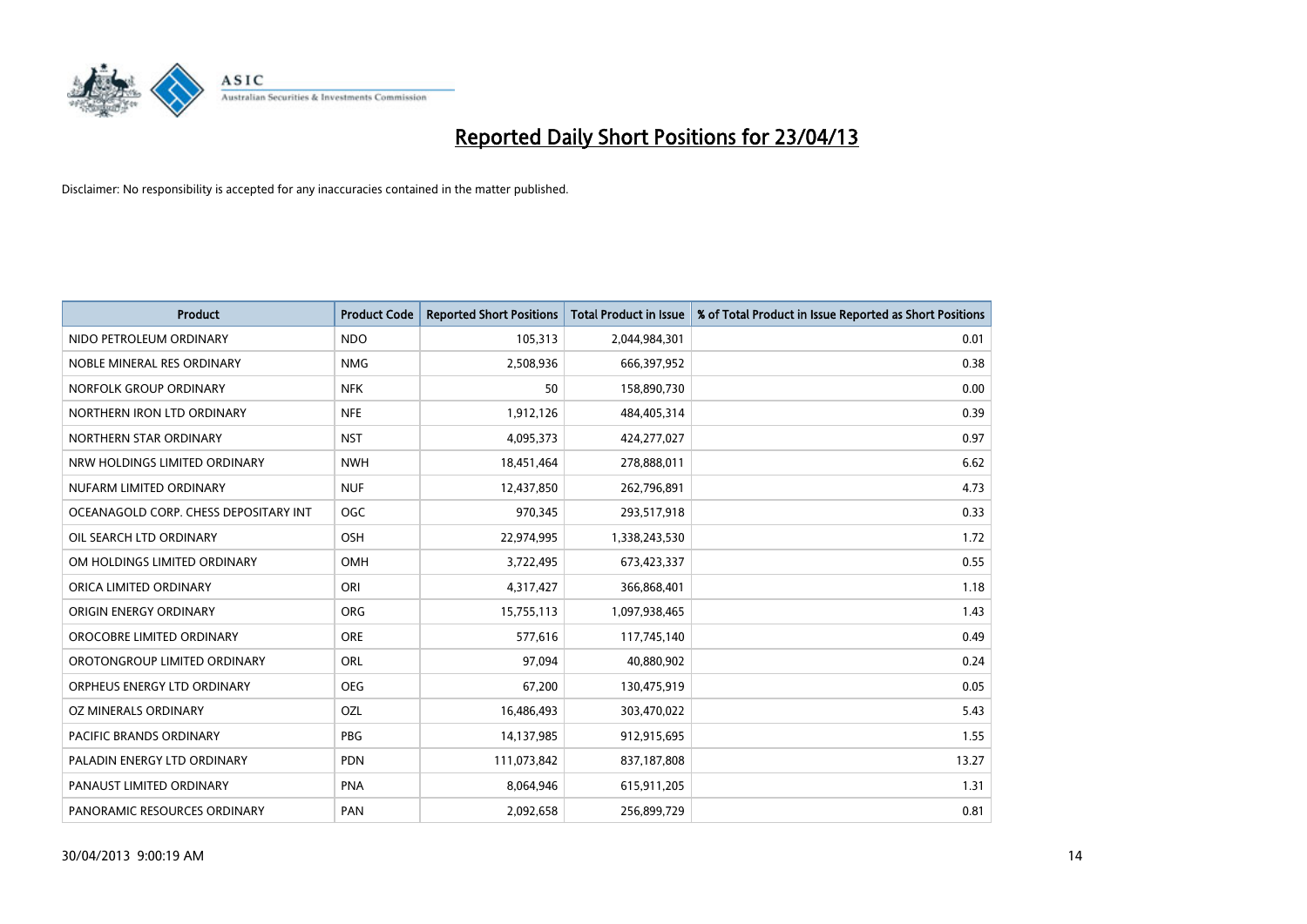

| <b>Product</b>                 | <b>Product Code</b> | <b>Reported Short Positions</b> | <b>Total Product in Issue</b> | % of Total Product in Issue Reported as Short Positions |
|--------------------------------|---------------------|---------------------------------|-------------------------------|---------------------------------------------------------|
| PAPERLINX LIMITED ORDINARY     | <b>PPX</b>          | 67,945                          | 609,280,761                   | 0.01                                                    |
| PAPILLON RES LTD ORDINARY      | PIR                 | 2,457,474                       | 336,978,210                   | 0.73                                                    |
| PATTIES FOODS LTD ORDINARY     | PFL                 | 4.605                           | 139,065,639                   | 0.00                                                    |
| PEET LIMITED ORDINARY          | <b>PPC</b>          | 3,741,053                       | 364,592,768                   | 1.03                                                    |
| PERILYA LIMITED ORDINARY       | PEM                 | 382                             | 769,316,426                   | 0.00                                                    |
| PERPETUAL LIMITED ORDINARY     | PPT                 | 2,120,226                       | 41,980,678                    | 5.05                                                    |
| PERSEUS MINING LTD ORDINARY    | <b>PRU</b>          | 24,099,276                      | 457,962,088                   | 5.26                                                    |
| PHARMAXIS LTD ORDINARY         | <b>PXS</b>          | 15,046,593                      | 308,543,389                   | 4.88                                                    |
| PLATINUM ASSET ORDINARY        | <b>PTM</b>          | 5,768,950                       | 561,347,878                   | 1.03                                                    |
| PLATINUM AUSTRALIA ORDINARY    | <b>PLA</b>          | 836,127                         | 504,968,043                   | 0.17                                                    |
| PMI GOLD CORP CDI 1:1          | <b>PVM</b>          | 232,274                         | 146,516,845                   | 0.16                                                    |
| PMP LIMITED ORDINARY           | <b>PMP</b>          | 28,840                          | 323,781,124                   | 0.01                                                    |
| PRANA BIOTECHNOLOGY ORDINARY   | PBT                 | 306,080                         | 371,239,938                   | 0.08                                                    |
| PREMIER INVESTMENTS ORDINARY   | <b>PMV</b>          | 481,638                         | 155,260,478                   | 0.31                                                    |
| PRIMA BIOMED LTD ORDINARY      | <b>PRR</b>          | 767,755                         | 1,066,063,388                 | 0.07                                                    |
| PRIMARY HEALTH CARE ORDINARY   | <b>PRY</b>          | 17,021,893                      | 503,921,941                   | 3.38                                                    |
| PRIMEAG AUSTRALIA ORDINARY     | PAG                 | 36,341                          | 266,394,444                   | 0.01                                                    |
| PROGRAMMED ORDINARY            | <b>PRG</b>          | 238,158                         | 118,179,696                   | 0.20                                                    |
| PURA VIDA ENERGY NL ORDINARY   | <b>PVD</b>          | 157,040                         | 59,983,514                    | 0.26                                                    |
| <b>QANTAS AIRWAYS ORDINARY</b> | QAN                 | 26,522,080                      | 2,241,945,788                 | 1.18                                                    |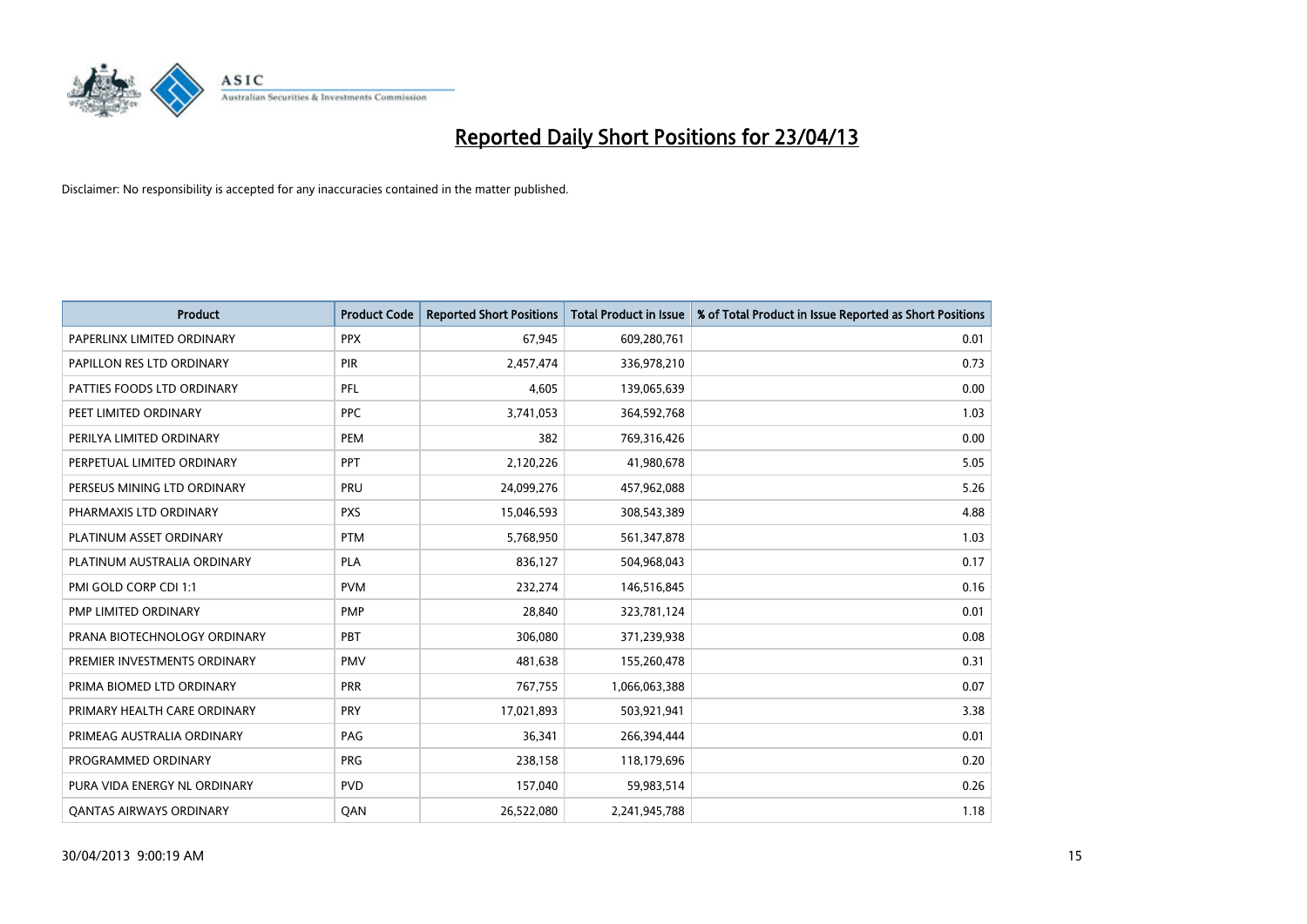

| <b>Product</b>                      | <b>Product Code</b> | <b>Reported Short Positions</b> | <b>Total Product in Issue</b> | % of Total Product in Issue Reported as Short Positions |
|-------------------------------------|---------------------|---------------------------------|-------------------------------|---------------------------------------------------------|
| OBE INSURANCE GROUP ORDINARY        | <b>OBE</b>          | 49,799,171                      | 1,200,002,952                 | 4.15                                                    |
| ORXPHARMA LTD ORDINARY              | <b>QRX</b>          | 130,696                         | 144,644,706                   | 0.09                                                    |
| <b>QUBE HOLDINGS LTD ORDINARY</b>   | QUB                 | 15,206,044                      | 928,965,547                   | 1.64                                                    |
| RAMELIUS RESOURCES ORDINARY         | <b>RMS</b>          | 6,014,357                       | 337,586,949                   | 1.78                                                    |
| RAMSAY HEALTH CARE ORDINARY         | <b>RHC</b>          | 1,617,661                       | 202,081,252                   | 0.80                                                    |
| RANGE RESOURCES LTD ORDINARY        | <b>RRS</b>          | 44,458                          | 2,567,810,783                 | 0.00                                                    |
| <b>RCR TOMLINSON ORDINARY</b>       | <b>RCR</b>          | 95,638                          | 132,431,265                   | 0.07                                                    |
| <b>REA GROUP ORDINARY</b>           | <b>REA</b>          | 56,287                          | 131,714,699                   | 0.04                                                    |
| <b>RECKON LIMITED ORDINARY</b>      | <b>RKN</b>          | 451,770                         | 129,488,015                   | 0.35                                                    |
| RED 5 LIMITED ORDINARY              | <b>RED</b>          | 804,659                         | 135,488,008                   | 0.59                                                    |
| RED FORK ENERGY ORDINARY            | <b>RFE</b>          | 5,529,102                       | 384,951,719                   | 1.44                                                    |
| REDBANK ENERGY LTD ORDINARY         | AEJ                 | 13                              | 786,287                       | 0.00                                                    |
| REDFLEX HOLDINGS ORDINARY           | <b>RDF</b>          |                                 | 110,762,310                   | 0.00                                                    |
| REECE AUSTRALIA LTD. ORDINARY       | <b>REH</b>          | 505                             | 99,600,000                    | 0.00                                                    |
| <b>REGIS RESOURCES ORDINARY</b>     | <b>RRL</b>          | 11,121,654                      | 474,413,655                   | 2.34                                                    |
| RESMED INC CDI 10:1                 | <b>RMD</b>          | 13,667,890                      | 1,556,242,300                 | 0.88                                                    |
| RESOLUTE MINING ORDINARY            | <b>RSG</b>          | 2,492,786                       | 643,094,224                   | 0.39                                                    |
| <b>RESOURCE GENERATION ORDINARY</b> | <b>RES</b>          | 73                              | 284,698,002                   | 0.00                                                    |
| RETAIL FOOD GROUP ORDINARY          | <b>RFG</b>          | 189,449                         | 130,227,856                   | 0.15                                                    |
| REX MINERALS LIMITED ORDINARY       | <b>RXM</b>          | 2,571,290                       | 188,907,284                   | 1.36                                                    |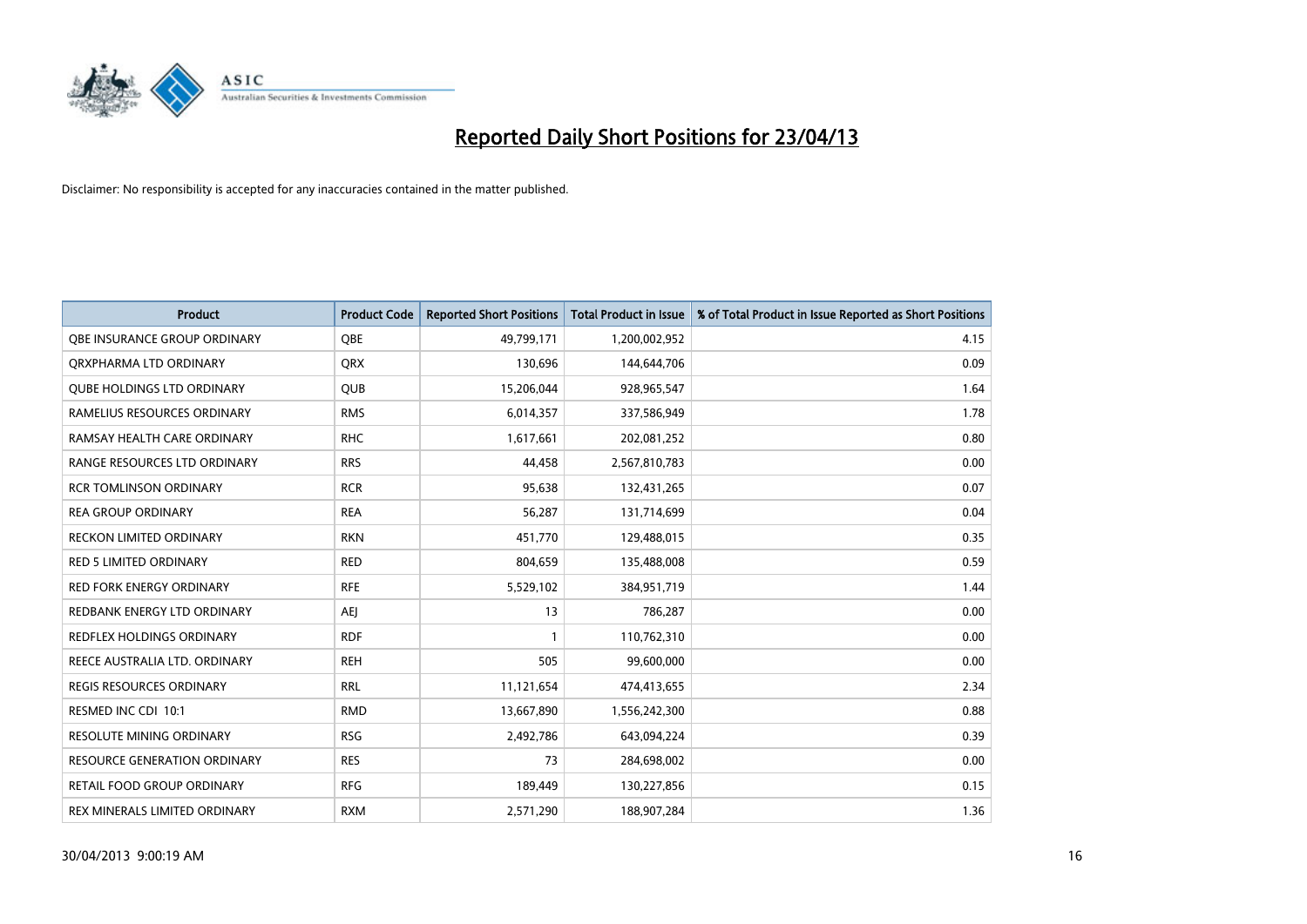

| <b>Product</b>                        | <b>Product Code</b> | <b>Reported Short Positions</b> | <b>Total Product in Issue</b> | % of Total Product in Issue Reported as Short Positions |
|---------------------------------------|---------------------|---------------------------------|-------------------------------|---------------------------------------------------------|
| <b>RHG LIMITED ORDINARY</b>           | <b>RHG</b>          | 30.691                          | 308,483,177                   | 0.01                                                    |
| RIALTO ENERGY ORDINARY                | <b>RIA</b>          | 223,828                         | 682,929,991                   | 0.03                                                    |
| <b>RIDLEY CORPORATION ORDINARY</b>    | <b>RIC</b>          | 1,249,970                       | 307,817,071                   | 0.41                                                    |
| RIO TINTO LIMITED ORDINARY            | <b>RIO</b>          | 13,070,248                      | 435,758,720                   | 3.00                                                    |
| ROC OIL COMPANY ORDINARY              | <b>ROC</b>          | 1,791,359                       | 683,235,552                   | 0.26                                                    |
| <b>RURALCO HOLDINGS ORDINARY</b>      | <b>RHL</b>          | 12,000                          | 55,019,284                    | 0.02                                                    |
| SAI GLOBAL LIMITED ORDINARY           | SAI                 | 12,956,763                      | 209,019,442                   | 6.20                                                    |
| SALMAT LIMITED ORDINARY               | <b>SLM</b>          | 76,284                          | 159,812,799                   | 0.05                                                    |
| SAMSON OIL & GAS LTD ORDINARY         | SSN                 | 3,651,000                       | 2,114,831,858                 | 0.17                                                    |
| SANDFIRE RESOURCES ORDINARY           | <b>SFR</b>          | 3,635,441                       | 153,650,968                   | 2.37                                                    |
| <b>SANTOS LTD ORDINARY</b>            | <b>STO</b>          | 2,825,790                       | 964,266,854                   | 0.29                                                    |
| SARACEN MINERAL ORDINARY              | <b>SAR</b>          | 7,702,879                       | 595,263,186                   | 1.29                                                    |
| SCA PROPERTY GROUP STAPLED SECURITIES | SCP                 | 31,920,228                      | 585,455,114                   | 5.45                                                    |
| SEDGMAN LIMITED ORDINARY              | <b>SDM</b>          | 591,510                         | 220,368,310                   | 0.27                                                    |
| SEEK LIMITED ORDINARY                 | <b>SEK</b>          | 13,552,824                      | 337,833,019                   | 4.01                                                    |
| SELECT HARVESTS ORDINARY              | <b>SHV</b>          | 10,707                          | 57, 151, 112                  | 0.02                                                    |
| SENEX ENERGY LIMITED ORDINARY         | <b>SXY</b>          | 19,004,379                      | 1,140,804,837                 | 1.67                                                    |
| SERVCORP LIMITED ORDINARY             | SRV                 | 80                              | 98,432,275                    | 0.00                                                    |
| SERVICE STREAM ORDINARY               | <b>SSM</b>          | 729,353                         | 283,418,867                   | 0.26                                                    |
| SEVEN GROUP HOLDINGS ORDINARY         | <b>SVW</b>          | 1,329,811                       | 308,160,281                   | 0.43                                                    |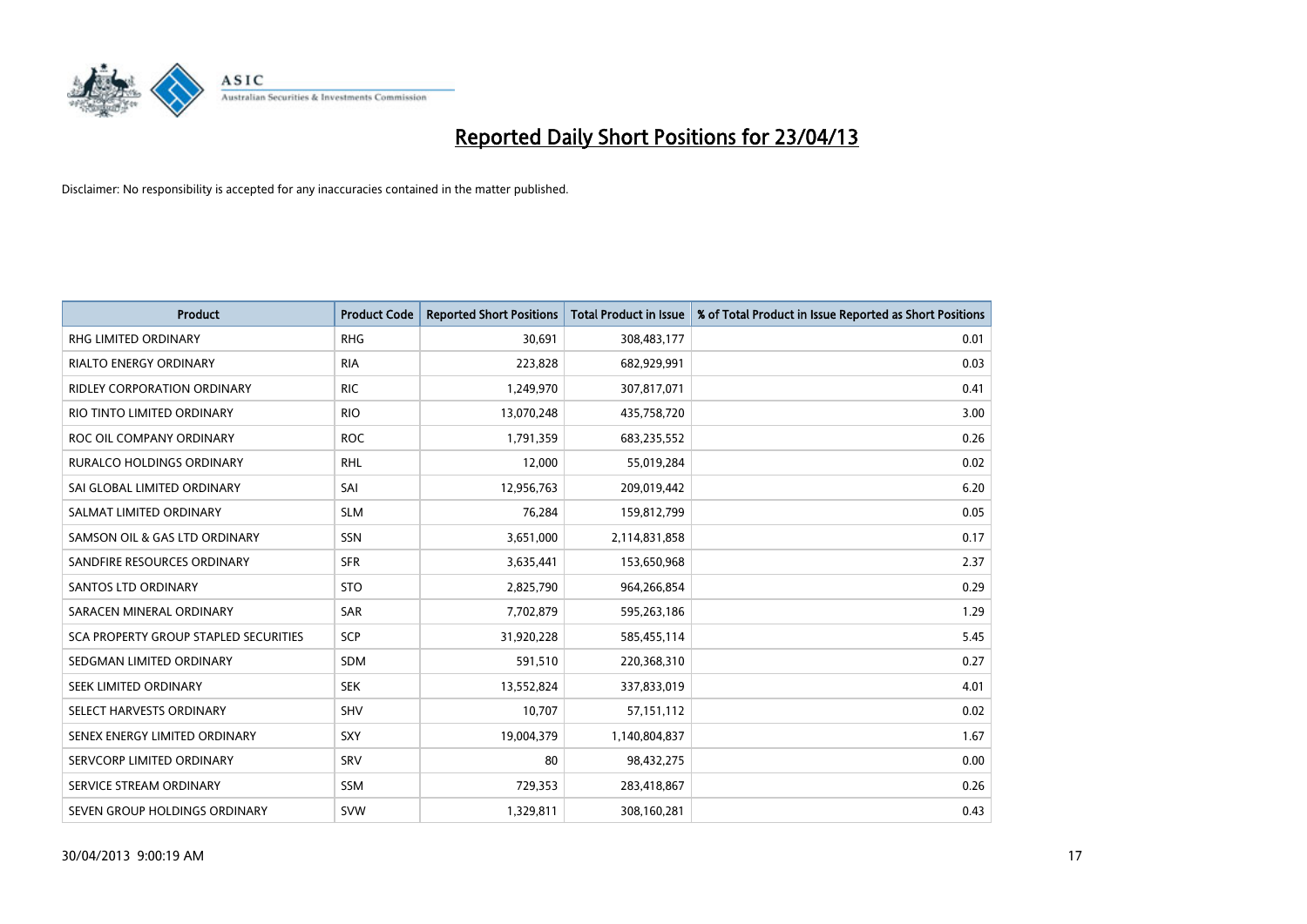

| <b>Product</b>                           | <b>Product Code</b> | <b>Reported Short Positions</b> | <b>Total Product in Issue</b> | % of Total Product in Issue Reported as Short Positions |
|------------------------------------------|---------------------|---------------------------------|-------------------------------|---------------------------------------------------------|
| SEVEN WEST MEDIA LTD ORDINARY            | <b>SWM</b>          | 16,249,774                      | 999,160,872                   | 1.63                                                    |
| SIGMA PHARMACEUTICAL ORDINARY            | <b>SIP</b>          | 9,219,424                       | 1,151,625,141                 | 0.80                                                    |
| SILEX SYSTEMS ORDINARY                   | <b>SLX</b>          | 1,641,419                       | 170,232,464                   | 0.96                                                    |
| SILVER CHEF LIMITED ORDINARY             | <b>SIV</b>          | 12,458                          | 28,762,745                    | 0.04                                                    |
| SILVER LAKE RESOURCE ORDINARY            | <b>SLR</b>          | 4,718,232                       | 379,048,750                   | 1.24                                                    |
| SIMS METAL MGMT LTD ORDINARY             | SGM                 | 14,222,374                      | 204,309,387                   | 6.96                                                    |
| SINGAPORE TELECOMM. CHESS DEPOSITARY INT | SGT                 | 1,130,529                       | 194,460,137                   | 0.58                                                    |
| SIRIUS RESOURCES NL ORDINARY             | <b>SIR</b>          | 813,450                         | 224,620,167                   | 0.36                                                    |
| SIRTEX MEDICAL ORDINARY                  | <b>SRX</b>          | 699,488                         | 55,768,136                    | 1.25                                                    |
| SKILLED GROUP LTD ORDINARY               | <b>SKE</b>          | 4,328,673                       | 233,533,526                   | 1.85                                                    |
| SKY NETWORK ORDINARY                     | <b>SKT</b>          | 150,000                         | 389,139,785                   | 0.04                                                    |
| SKYCITY ENT GRP LTD ORDINARY             | <b>SKC</b>          | 132,313                         | 576,958,340                   | 0.02                                                    |
| <b>SLATER &amp; GORDON ORDINARY</b>      | SGH                 | 2,686                           | 170,537,215                   | 0.00                                                    |
| SMS MANAGEMENT, ORDINARY                 | SMX                 | 2,308,655                       | 69,378,477                    | 3.33                                                    |
| SONIC HEALTHCARE ORDINARY                | <b>SHL</b>          | 9,676,947                       | 396,207,681                   | 2.44                                                    |
| SOUL PATTINSON (W.H) ORDINARY            | SOL                 | 18,831                          | 239,395,320                   | 0.01                                                    |
| SP AUSNET STAPLED SECURITIES             | <b>SPN</b>          | 25,977,703                      | 3,367,543,113                 | 0.77                                                    |
| SPARK INFRASTRUCTURE STAPLED NOTE & UNIT | SKI                 | 49,228,406                      | 1,326,734,264                 | 3.71                                                    |
| SPDR 200 FUND ETF UNITS                  | <b>STW</b>          | 35,772                          | 46,151,346                    | 0.08                                                    |
| ST BARBARA LIMITED ORDINARY              | <b>SBM</b>          | 10,106,215                      | 488,074,077                   | 2.07                                                    |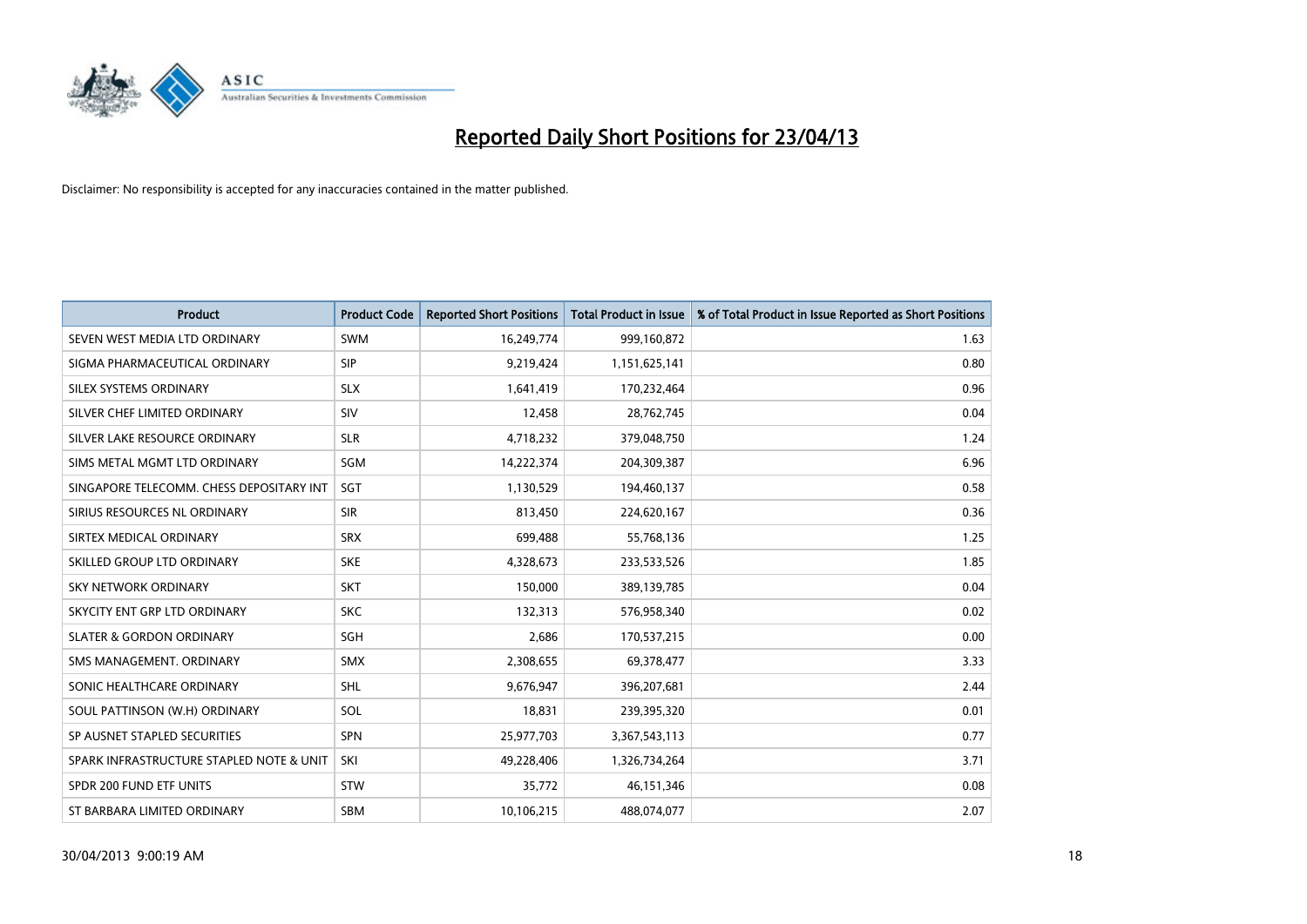

| <b>Product</b>                       | <b>Product Code</b> | <b>Reported Short Positions</b> | <b>Total Product in Issue</b> | % of Total Product in Issue Reported as Short Positions |
|--------------------------------------|---------------------|---------------------------------|-------------------------------|---------------------------------------------------------|
| STARPHARMA HOLDINGS ORDINARY         | SPL                 | 10,756,723                      | 283,665,948                   | 3.79                                                    |
| STHN CROSS MEDIA ORDINARY            | <b>SXL</b>          | 7,827,721                       | 704,858,524                   | 1.11                                                    |
| STOCKLAND UNITS/ORD STAPLED          | <b>SGP</b>          | 18,494,500                      | 2,202,657,963                 | 0.84                                                    |
| STRAITS RES LTD. ORDINARY            | SRQ                 | 85,933                          | 1,164,150,159                 | 0.01                                                    |
| STW COMMUNICATIONS ORDINARY          | SGN                 | 202,640                         | 403,828,512                   | 0.05                                                    |
| SUNCORP GROUP LTD ORDINARY           | <b>SUN</b>          | 5,331,512                       | 1,286,600,980                 | 0.41                                                    |
| SUNDANCE ENERGY ORDINARY             | <b>SEA</b>          | 1,452,061                       | 402,304,140                   | 0.36                                                    |
| SUNDANCE RESOURCES ORDINARY          | <b>SDL</b>          | 25,291,946                      | 3,072,110,985                 | 0.82                                                    |
| SUNLAND GROUP LTD ORDINARY           | <b>SDG</b>          | 18,391                          | 189,417,674                   | 0.01                                                    |
| SUPER RET REP LTD ORDINARY           | <b>SUL</b>          | 615,084                         | 196,472,811                   | 0.31                                                    |
| SYD AIRPORT STAPLED US PROHIBIT.     | <b>SYD</b>          | 23,733,252                      | 1,861,210,782                 | 1.28                                                    |
| SYRAH RESOURCES ORDINARY             | <b>SYR</b>          | 422,533                         | 147,767,623                   | 0.29                                                    |
| <b>TABCORP HOLDINGS LTD ORDINARY</b> | <b>TAH</b>          | 15,441,897                      | 744,885,690                   | 2.07                                                    |
| TALON PETROLEUM LTD ORDINARY         | <b>TPD</b>          | 38,218                          | 98,135,433                    | 0.04                                                    |
| <b>TANAMI GOLD NL ORDINARY</b>       | <b>TAM</b>          | 41                              | 587,548,523                   | 0.00                                                    |
| TAP OIL LIMITED ORDINARY             | <b>TAP</b>          | 958,012                         | 241,608,606                   | 0.40                                                    |
| TASSAL GROUP LIMITED ORDINARY        | <b>TGR</b>          | 49,032                          | 146,304,404                   | 0.03                                                    |
| <b>TATTS GROUP LTD ORDINARY</b>      | <b>TTS</b>          | 14,667,143                      | 1,402,686,978                 | 1.05                                                    |
| <b>TELECOM CORPORATION ORDINARY</b>  | <b>TEL</b>          | 15,010,821                      | 1,816,996,340                 | 0.83                                                    |
| TELSTRA CORPORATION. ORDINARY        | <b>TLS</b>          | 26,687,040                      | 12,443,074,357                | 0.21                                                    |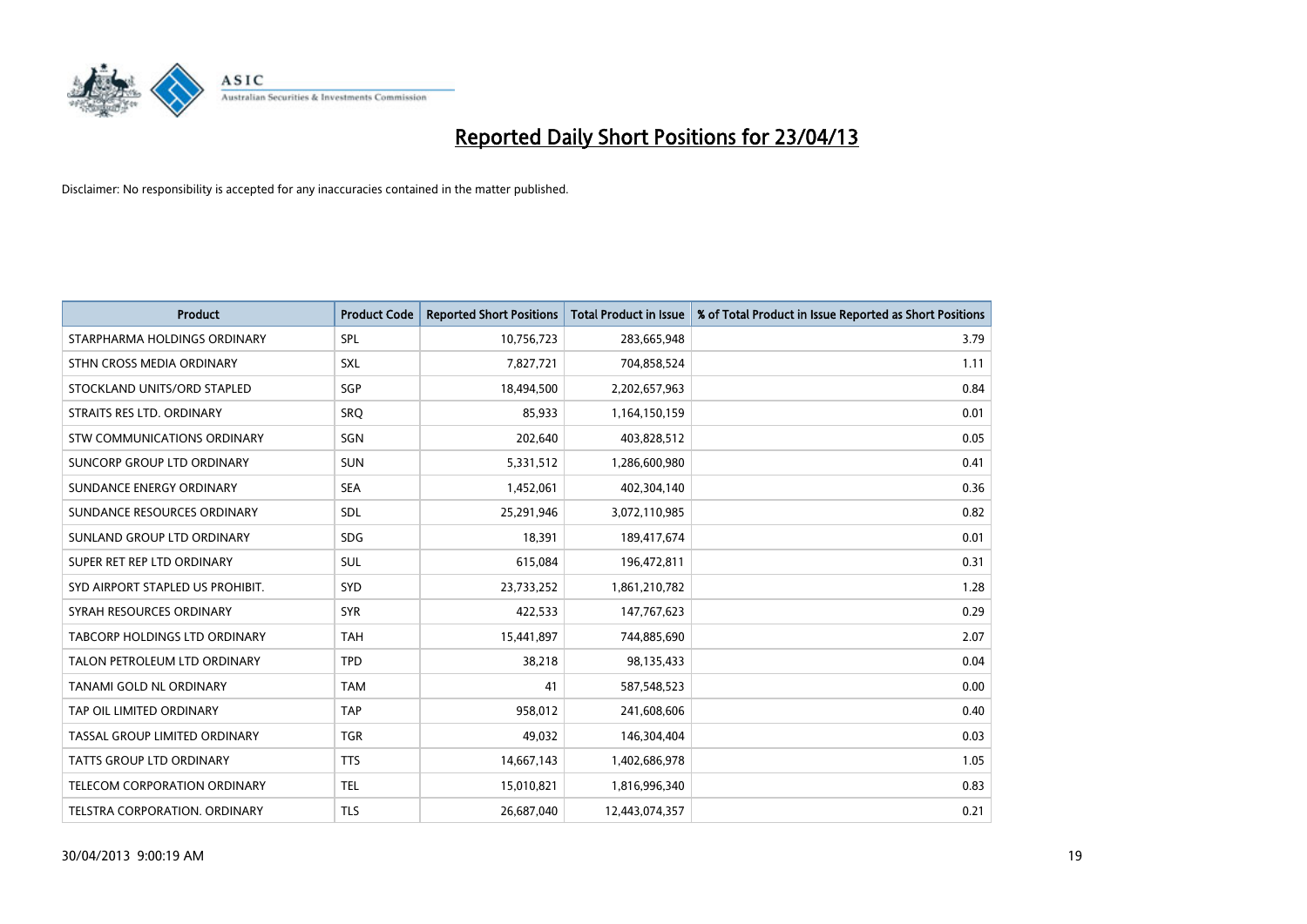

| <b>Product</b>                       | <b>Product Code</b> | <b>Reported Short Positions</b> | <b>Total Product in Issue</b> | % of Total Product in Issue Reported as Short Positions |
|--------------------------------------|---------------------|---------------------------------|-------------------------------|---------------------------------------------------------|
| TEN NETWORK HOLDINGS ORDINARY        | <b>TEN</b>          | 87,367,633                      | 2,586,970,845                 | 3.38                                                    |
| TERANGA GOLD CORP CDI 1:1            | <b>TGZ</b>          | 132,651                         | 172,616,806                   | 0.08                                                    |
| THE REJECT SHOP ORDINARY             | <b>TRS</b>          | 2,229,204                       | 26,092,220                    | 8.54                                                    |
| TIGER RESOURCES ORDINARY             | <b>TGS</b>          | 2,917,306                       | 674,770,269                   | 0.43                                                    |
| TOLL HOLDINGS LTD ORDINARY           | <b>TOL</b>          | 31,069,322                      | 717,133,875                   | 4.33                                                    |
| <b>TOX FREE SOLUTIONS ORDINARY</b>   | <b>TOX</b>          | 1,060,990                       | 115,999,858                   | 0.91                                                    |
| TPG TELECOM LIMITED ORDINARY         | <b>TPM</b>          | 895,689                         | 793,808,141                   | 0.11                                                    |
| TRADE ME GROUP ORDINARY              | <b>TME</b>          | 586,595                         | 396,017,568                   | 0.15                                                    |
| TRANSFIELD SERVICES ORDINARY         | <b>TSE</b>          | 14,061,860                      | 512,457,716                   | 2.74                                                    |
| TRANSPACIFIC INDUST, ORDINARY        | <b>TPI</b>          | 3,665,577                       | 1,578,563,490                 | 0.23                                                    |
| TRANSURBAN GROUP TRIPLE STAPLED SEC. | <b>TCL</b>          | 4,491,719                       | 1,481,594,818                 | 0.30                                                    |
| TREASURY WINE ESTATE ORDINARY        | <b>TWE</b>          | 17,202,023                      | 647,227,144                   | 2.66                                                    |
| TROY RESOURCES LTD ORDINARY          | <b>TRY</b>          | 2,710,151                       | 91,318,649                    | 2.97                                                    |
| UGL LIMITED ORDINARY                 | UGL                 | 10,325,462                      | 166,511,240                   | 6.20                                                    |
| UNILIFE CORPORATION CDI 6:1          | <b>UNS</b>          | 2,531                           | 253,734,744                   | 0.00                                                    |
| UXC LIMITED ORDINARY                 | <b>UXC</b>          | 568,000                         | 308,806,649                   | 0.18                                                    |
| VILLAGE ROADSHOW LTD ORDINARY        | <b>VRL</b>          | 18,826                          | 159,467,366                   | 0.01                                                    |
| VIRGIN AUS HLDG LTD ORDINARY         | <b>VAH</b>          | 58,516,179                      | 2,568,686,110                 | 2.28                                                    |
| VNGD AUS SHARES ETF UNITS            | <b>VAS</b>          | 774                             | 6,027,438                     | 0.01                                                    |
| <b>VOCUS COMMS LTD ORDINARY</b>      | <b>VOC</b>          | 112,671                         | 78,017,825                    | 0.14                                                    |